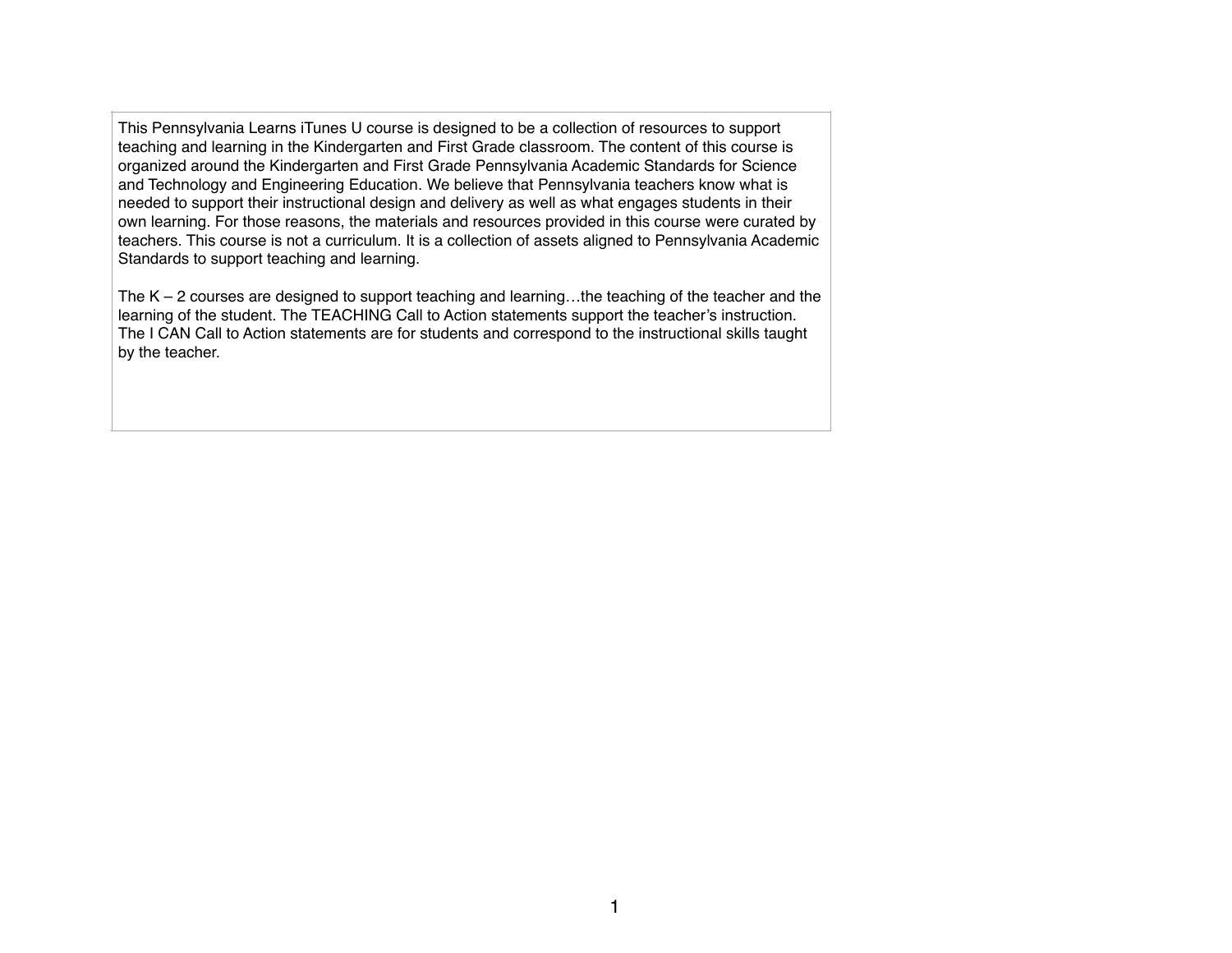| <b>Module Title</b>                       | <b>Message</b>                                                                                                                                                                                                                                                                                                                                                                                                                                                                                                                                                                                                                                                                                                                                                                                                                                                                                                                                                                                                                                                                                                                                                                             | <b>Assignment / Call to</b><br><b>Action (200 Character</b><br>Max) | <b>Resource / URL</b> | Info about the URL<br>(published on the "i"<br>button of a resource/<br>url) | <b>Notes</b> |
|-------------------------------------------|--------------------------------------------------------------------------------------------------------------------------------------------------------------------------------------------------------------------------------------------------------------------------------------------------------------------------------------------------------------------------------------------------------------------------------------------------------------------------------------------------------------------------------------------------------------------------------------------------------------------------------------------------------------------------------------------------------------------------------------------------------------------------------------------------------------------------------------------------------------------------------------------------------------------------------------------------------------------------------------------------------------------------------------------------------------------------------------------------------------------------------------------------------------------------------------------|---------------------------------------------------------------------|-----------------------|------------------------------------------------------------------------------|--------------|
| <b>Science As Inquiry</b><br>Kindergarten | Understanding of science content is enhanced when<br>concepts are grounded in inquiry experiences. The<br>use of scientific inquiry will help ensure that students<br>develop a deep understanding of science content,<br>processes, knowledge and understanding of<br>scientific ideas, and the work of scientists; therefore,<br>inquiry is embedded as a strand throughout all<br>content areas. Teaching science as inquiry provides<br>teachers with the opportunity to help all students in<br>grades K-12 develop abilities necessary to<br>understand and do scientific inquiry. These are very<br>similar across grade bands and evolve in complexity<br>as the grade level increases.                                                                                                                                                                                                                                                                                                                                                                                                                                                                                            |                                                                     |                       |                                                                              |              |
|                                           | Behaviors that reflect Science As Inquiry across the<br>grade levels include:<br>• Distinguish between scientific fact and opinion.<br>• Ask questions about objects, organisms, and<br>events.<br>• Understand that all scientific investigations involve<br>asking and answering questions and comparing the<br>answer with what is already known.<br>• Plan and conduct a simple investigation and<br>understand that different questions require different<br>kinds of investigations.<br>• Use simple equipment (tools and other<br>technologies) to gather data and understand that this<br>allows scientists to collect more information than<br>relying only on their senses to gather information.<br>• Use data/evidence to construct explanations and<br>understand that scientists develop explanations<br>based on their evidence and compare them<br>with their current scientific knowledge.<br>• Communicate procedures and explanations giving<br>priority to evidence and understanding that scientists<br>make their results public, describe their<br>investigations so they can be reproduced, and<br>review and ask questions about the work of other<br>scientists. |                                                                     |                       |                                                                              |              |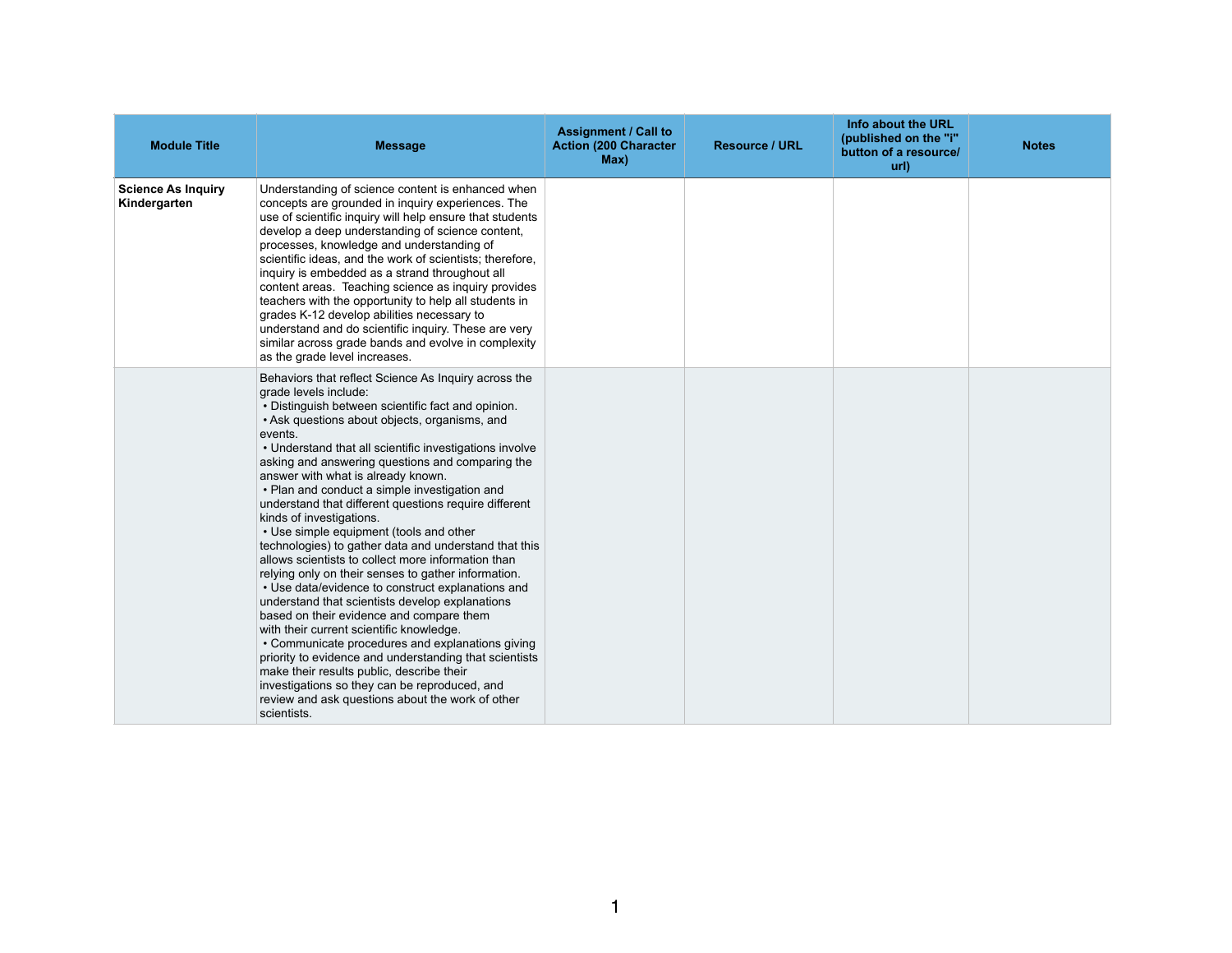| <b>Topic/Title</b>                   | <b>Message</b>                                                                                                                                                                                    | <b>Assignment / Call to</b><br><b>Action (200 Character</b><br>Max)                                        | <b>Resource / URL</b>                                                                                                                           | Info about the URL<br>(published on the "i"<br>button of a resource/url) | <b>Notes</b>       |
|--------------------------------------|---------------------------------------------------------------------------------------------------------------------------------------------------------------------------------------------------|------------------------------------------------------------------------------------------------------------|-------------------------------------------------------------------------------------------------------------------------------------------------|--------------------------------------------------------------------------|--------------------|
| <b>Kindergarten Physical Science</b> |                                                                                                                                                                                                   |                                                                                                            |                                                                                                                                                 |                                                                          |                    |
| <b>Properties of Matter</b>          | In this lesson, students identify and classify objects<br>by observable properties of matter. In addition,<br>students compare different kinds of materials and<br>discuss their uses (3.2.K.A1). | <b>TEACHING about matter.</b>                                                                              | http://<br>www.learnplayimagine.c<br>om/2013/04/mfw-<br>kindergarten-ww-is-for-<br>water.html                                                   |                                                                          | scholastic website |
|                                      |                                                                                                                                                                                                   | I CAN learn about matter<br>by watching this video.                                                        | https://<br>www.youtube.com/<br>watch?<br>v=dCcTSfa82yU&feature<br>=em-share_video_user                                                         |                                                                          |                    |
|                                      |                                                                                                                                                                                                   | I CAN discover more<br>about matter by using<br>this app.                                                  | https://itunes.apple.com/<br>us/app/matter-by-kids-<br>discover/id657404620                                                                     |                                                                          |                    |
|                                      |                                                                                                                                                                                                   | I CAN explain matter by<br>identifying the qualities of<br>different materials you<br>find using this app. | https://itunes.apple.com/<br>us/app/explain-<br>everything-interactive/<br>id431493086?mt=8                                                     |                                                                          |                    |
|                                      |                                                                                                                                                                                                   |                                                                                                            |                                                                                                                                                 |                                                                          |                    |
| <b>Matter and Energy</b>             | In this lesson, students learn the ways matter can<br>change (3.2.K.A3).                                                                                                                          | <b>TEACH the states of</b><br>matter using<br>experiments.                                                 | http://<br>www.learnplayimagine.c<br>om/2013/04/mfw-<br>kindergarten-ww-is-for-<br>water.html                                                   |                                                                          |                    |
|                                      |                                                                                                                                                                                                   | <b>TEACHING how matter</b><br>changes from one state<br>to another.                                        | http://<br>www.brighthubeducation<br>.com/pre-k-and-k-<br>lesson-plans/61387-<br>properties-of-matter-<br>kindergarten-lesson-<br>and-activity/ |                                                                          |                    |
|                                      |                                                                                                                                                                                                   | I CAN learn about the<br>states of matter by<br>watching this video.                                       | https://<br>www.youtube.com/<br>watch?v=jmm1J2yl9tk                                                                                             |                                                                          |                    |
|                                      |                                                                                                                                                                                                   | I CAN group items<br>related to the three states<br>of matter using popplet.                               | https://itunes.apple.com/<br>us/app/popplet-lite/<br>id364738549?mt=8                                                                           |                                                                          |                    |
|                                      |                                                                                                                                                                                                   | I CAN create a drawing<br>to explain states of<br>matter.                                                  | https://itunes.apple.com/<br>us/app/educreations-<br>interactive-whiteboard/<br>id478617061?mt=8                                                |                                                                          |                    |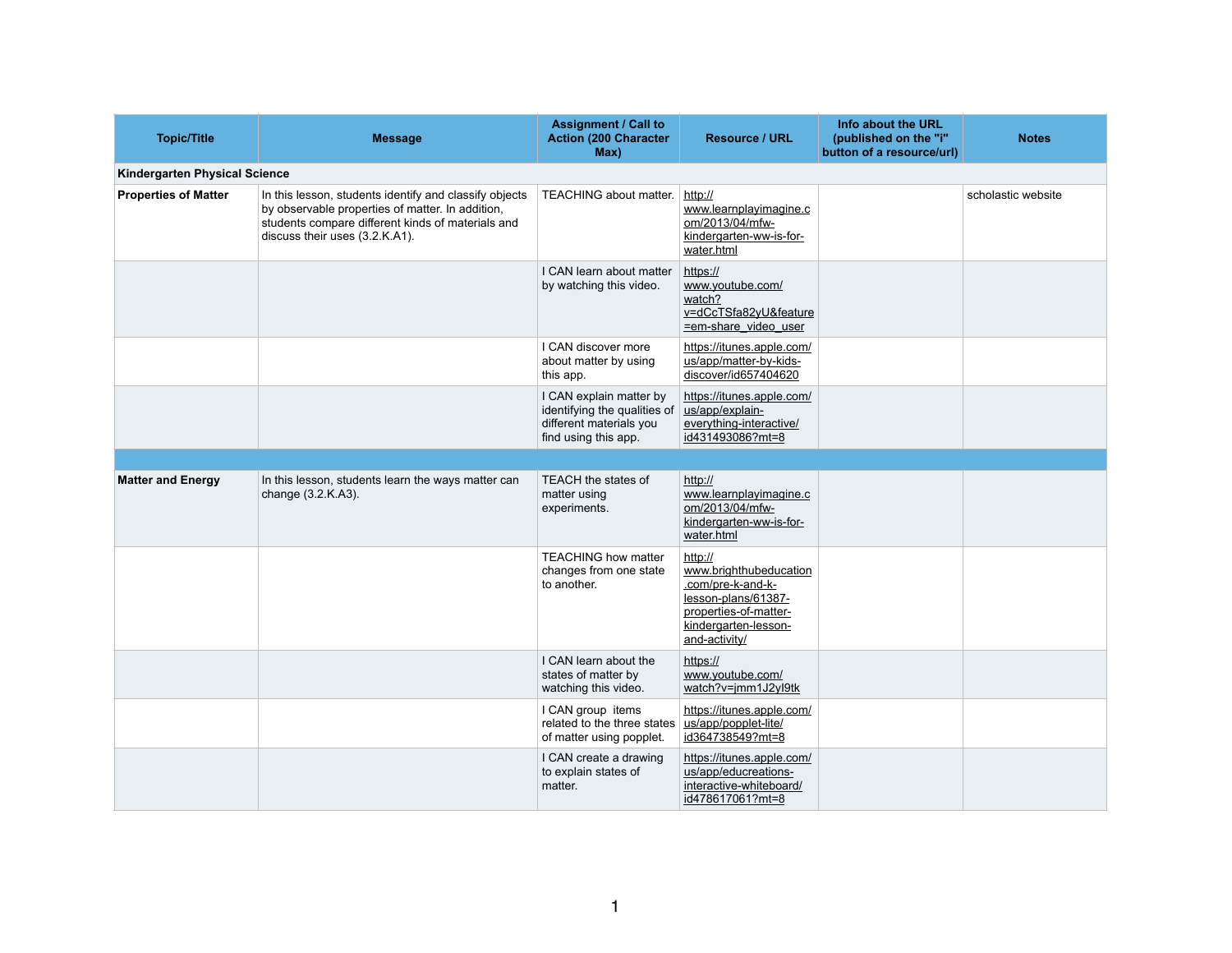|                                           |                                                                                                                                                                                                                                                                                                                                                                                          | I CAN learn about the<br>states of matter by<br>listening to this song.                              | http://<br>www.sciencekids.co.nz/<br>videos/chemistry/<br>solidliquidgassong.html                                        |           |  |
|-------------------------------------------|------------------------------------------------------------------------------------------------------------------------------------------------------------------------------------------------------------------------------------------------------------------------------------------------------------------------------------------------------------------------------------------|------------------------------------------------------------------------------------------------------|--------------------------------------------------------------------------------------------------------------------------|-----------|--|
|                                           |                                                                                                                                                                                                                                                                                                                                                                                          |                                                                                                      |                                                                                                                          |           |  |
| <b>Temperature</b>                        | In this lesson, students learn how temperature can<br>affect the body (3.2.K.B3).                                                                                                                                                                                                                                                                                                        | <b>TEACHING how</b><br>temperature affects the<br>body                                               | http://<br>www.newhavenscience.<br>org/01weather.pdf                                                                     |           |  |
|                                           |                                                                                                                                                                                                                                                                                                                                                                                          | I CAN explain how<br>temperature affects the<br>body. SELECT the<br>thermometers lesson.             | http://lessons.e-<br>learningforkids.org/efk/<br>Courses/EN/<br>Thermometer/base.htm                                     |           |  |
|                                           |                                                                                                                                                                                                                                                                                                                                                                                          |                                                                                                      |                                                                                                                          |           |  |
| <b>Types of Interactions</b>              | In this lesson, students learn that pushes and pulls<br>can have different strengths and directions. Pushing<br>or pulling on an object can change the speed or<br>direction of its motion and can start or stop it. An<br>object sliding on a surface or sitting on a slope<br>experiences a pull due to friction on the object due<br>to the surface that opposes the object's motion. | <b>TEACHING about push</b><br>and pull.                                                              | https://itunes.apple.com/<br>us/itunes-u/foss-ca-<br>balance-motion-science/<br>id386672087?mt=10                        | Chapter 2 |  |
|                                           |                                                                                                                                                                                                                                                                                                                                                                                          | I CAN use different<br>amounts of force to move<br>objects of different<br>weight.                   | https://itunes.apple.com/<br>us/app/max-ruby!-<br>science-educational/<br>id686518520?mt=8                               |           |  |
|                                           |                                                                                                                                                                                                                                                                                                                                                                                          | I CAN identify different<br>types of force (push/pull)<br>and strengths of force to<br>move objects. | http://<br>m.sesamestreet.org/<br>topics/stem/force-and-<br>motion#undefined                                             |           |  |
|                                           |                                                                                                                                                                                                                                                                                                                                                                                          |                                                                                                      |                                                                                                                          |           |  |
|                                           |                                                                                                                                                                                                                                                                                                                                                                                          |                                                                                                      |                                                                                                                          |           |  |
| <b>Unifying Themes -</b><br><b>ENERGY</b> | In this lesson, students learn that light from the sun<br>is an important source of energy for living and<br>nonliving systems and some source of energy is<br>needed for all organisms to stay alive and grow.<br>3.2.K.B6.                                                                                                                                                             | <b>TEACHING how all living</b><br>things get energy from<br>the sun to survive.                      | http://eschooltoday.com/<br>science/needs-of-living-<br>organisms/living-<br>organisms-need-<br>sunlight-to-survive.html |           |  |
|                                           |                                                                                                                                                                                                                                                                                                                                                                                          | I CAN sequence the<br>order in which living<br>things get their energy<br>from the sun.              | http://<br>www.mollybang.com/<br>pdfs/<br>living sunlight printable<br>s 3 5 pdf                                         |           |  |
|                                           |                                                                                                                                                                                                                                                                                                                                                                                          |                                                                                                      |                                                                                                                          |           |  |
| Kindergarten- Life Science                |                                                                                                                                                                                                                                                                                                                                                                                          |                                                                                                      |                                                                                                                          |           |  |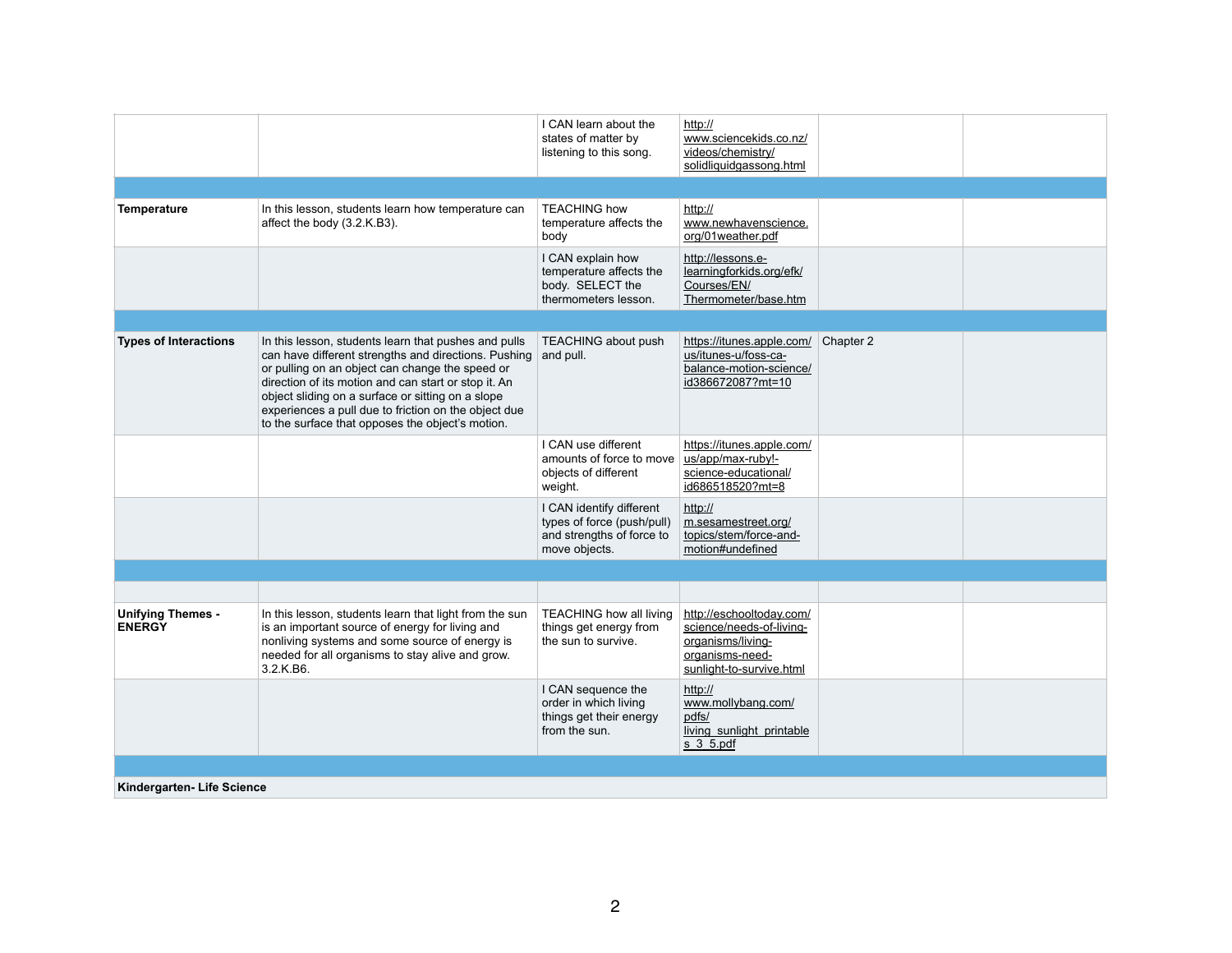| In this lesson, students learn about the qualities of<br>animals. In addition, students explore, compare,<br>and contrast qualities of animals. | <b>TEACHING about</b><br>different types of animals.                                                                                              | https://<br>www.youtube.com/                                                                    |                                                                                                                                         |
|-------------------------------------------------------------------------------------------------------------------------------------------------|---------------------------------------------------------------------------------------------------------------------------------------------------|-------------------------------------------------------------------------------------------------|-----------------------------------------------------------------------------------------------------------------------------------------|
|                                                                                                                                                 |                                                                                                                                                   | watch?v=FMfziR-VTPc                                                                             |                                                                                                                                         |
|                                                                                                                                                 | I CAN learn more about<br>animals by exploring<br>different animal<br>resources.                                                                  | https://itunes.apple.com/<br>us/app/disneynature-<br>explore/id690215614?<br>$mt=8$             |                                                                                                                                         |
|                                                                                                                                                 |                                                                                                                                                   | https://<br>www.youtube.com/<br>watch?v=vC2 XX0XJ6c                                             |                                                                                                                                         |
|                                                                                                                                                 | I CAN classify animals.<br>WATCH the video to<br>learn more about<br>classifying animals.                                                         | https://itunes.apple.com/<br>us/app/brainpop-jr.-<br>movie-of-the-week/<br>id536371867?mt=8     |                                                                                                                                         |
|                                                                                                                                                 | I CAN research my<br>favorite animal and<br>identify the animal's<br>characteristics. DRAW<br>your animal. TELL your<br>friend about your animal. | https://itunes.apple.com/<br>us/app/popplet-lite/<br>id364738549?mt=8                           |                                                                                                                                         |
|                                                                                                                                                 |                                                                                                                                                   |                                                                                                 |                                                                                                                                         |
| In this lesson, students learn what plants and<br>animals need to survive and the relationship<br>between their needs and where they live.      | <b>TEACHING plants are</b><br>living organism that have<br>certain needs to survive.                                                              | https://itunes.apple.com/<br>us/podcast/seeds/<br>id592750711?<br>i=131235439&mt=2              | Video that shows diffe<br>seeds sprouting and<br>growing. Use as an<br>introductory video.                                              |
|                                                                                                                                                 | I CAN explain what<br>animals need to survive.                                                                                                    | https://itunes.apple.com/<br>us/app/animals-!-life-<br>science-educational/<br>id415640056?mt=8 | iTunes app. Level 1<br>(appearance) is free.<br>\$2.99 to unlock other<br>levels (habitat and livi<br>habits)                           |
|                                                                                                                                                 | I CAN tell 5 things that<br>plants need to survive.                                                                                               | https://<br>www.youtube.com/<br>watch?v=kkqETB7Xc5g                                             | song for student to sir<br>about the 5 things tha<br>plants need to survive                                                             |
|                                                                                                                                                 | I CAN take care of plants<br>so they live a healthy life.                                                                                         | https://itunes.apple.com/<br>us/app/seeds-to-plants/<br>id954989564?mt=12                       | Student plants virtual<br>sunflower seeds and i<br>asked to make choice<br>that will determine its<br>survival. \$\$\$4.99 iTun<br>app. |
|                                                                                                                                                 | I CAN take care of a<br>virtual plant so that it<br>grows.                                                                                        | https://itunes.apple.com/<br>us/app/happy-little-<br>farmer-lite/<br>id572422026?mt=8           | iPad app for lifecycle<br>plants                                                                                                        |
|                                                                                                                                                 |                                                                                                                                                   |                                                                                                 |                                                                                                                                         |

| Video that shows different<br>seeds sprouting and<br>growing. Use as an<br>introductory video.                                                                                                     |  |
|----------------------------------------------------------------------------------------------------------------------------------------------------------------------------------------------------|--|
| iTunes app. Level 1<br>(appearance) is free. \$                                                                                                                                                    |  |
| \$2.99 to unlock other<br>levels (habitat and living<br>habits)                                                                                                                                    |  |
| plants need to survive                                                                                                                                                                             |  |
| song for student to sing<br>about the 5 things that<br>Student plants virtual<br>sunflower seeds and is<br>asked to make choices<br>that will determine its<br>survival. \$\$\$4.99 iTunes<br>app. |  |
| iPad app for lifecycle of<br>plants                                                                                                                                                                |  |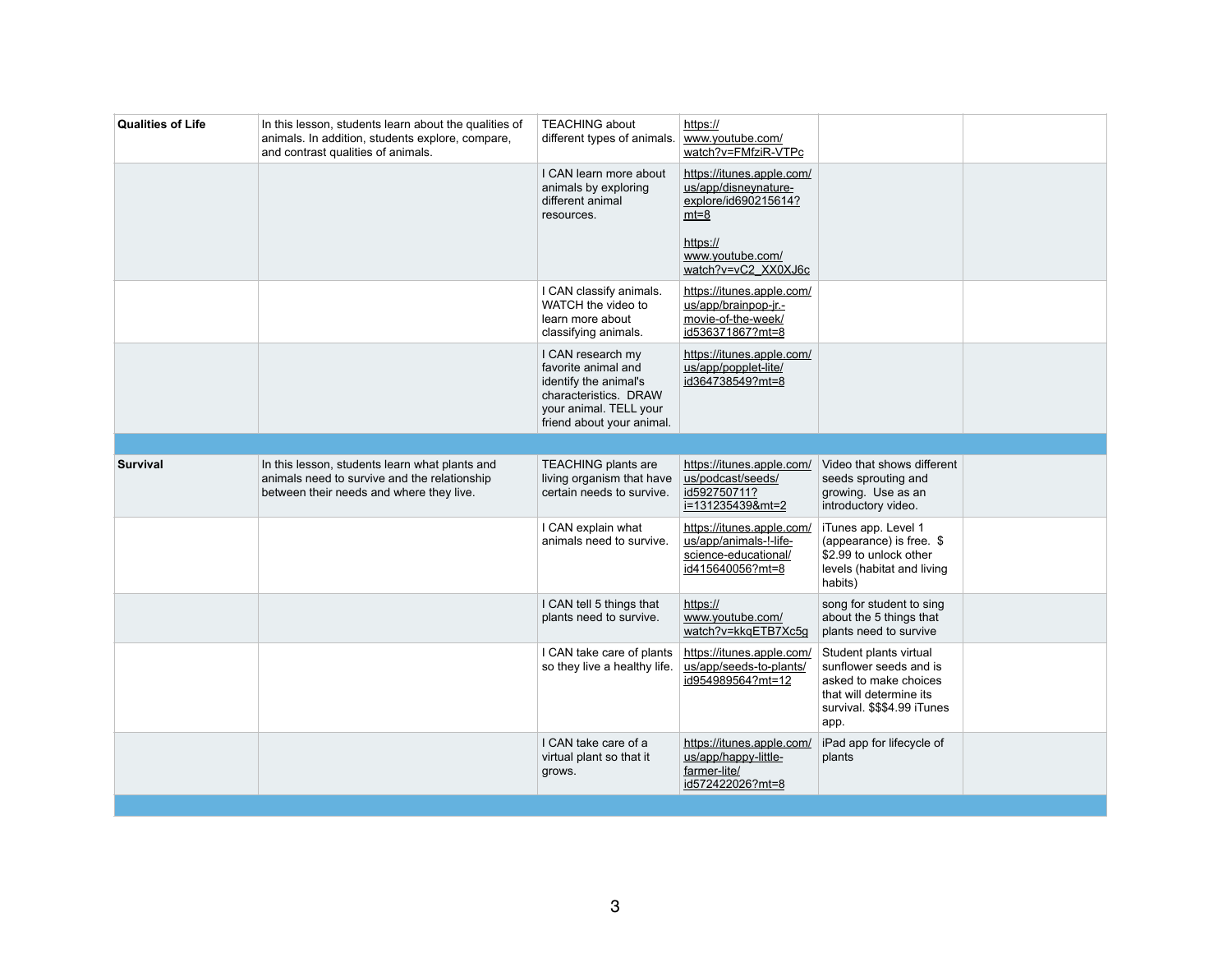| free app teacher could<br>use to grow a plant with<br>the class and create a<br>time lapse video of<br>monthly growth |  |
|-----------------------------------------------------------------------------------------------------------------------|--|
| Seedling changing from<br>seed to plant in time lapse                                                                 |  |
|                                                                                                                       |  |
| App provides children<br>with an understanding of<br>different life cycles of<br>species. \$\$2.99 iTunes<br>app.     |  |
| Video that shows the<br>different stages of the life<br>cycle of a butterfly.                                         |  |
| free app where students<br>drag the life stages of<br>different animals and<br>plants                                 |  |
|                                                                                                                       |  |
|                                                                                                                       |  |

| <b>Stages of Life</b>                    | In this lesson, students learn how different<br>organisms change over time, that different living<br>things change in different ways, and how these<br>stages are important. | TEACHING life cycle of a<br>plant.                                        | https://itunes.apple.com/<br>us/app/lapse-it-time-<br>lapse-stop-motion/<br>id539108382?mt=8                               | free app teacher could<br>use to grow a plant wit<br>the class and create a<br>time lapse video of<br>monthly growth |
|------------------------------------------|------------------------------------------------------------------------------------------------------------------------------------------------------------------------------|---------------------------------------------------------------------------|----------------------------------------------------------------------------------------------------------------------------|----------------------------------------------------------------------------------------------------------------------|
|                                          |                                                                                                                                                                              | I CAN see how a plant<br>grows over time.                                 | http://www.neok12.com/<br>video/Time-Lapse-<br>Videos/<br>zX560a00745f51735370<br>5577.htm                                 | Seedling changing fror<br>seed to plant in time la                                                                   |
|                                          |                                                                                                                                                                              | <b>TEACHING about</b><br>animals                                          | http://<br>teacher.scholastic.com/<br>lessonrepro/k 2theme/<br>animals.htm                                                 |                                                                                                                      |
|                                          |                                                                                                                                                                              | I CAN explain the life<br>stages of a variety of<br>different animals.    | https://itunes.apple.com/<br>us/app/life-stages/<br>id937106348?mt=12<br>https://itunes.apple.com/<br>us/app/animals-life- | App provides childre<br>with an understanding<br>different life cycles of<br>species. \$\$2.99 iTunes<br>app.        |
|                                          |                                                                                                                                                                              |                                                                           | cycle-insects/<br>id658293496?mt=8                                                                                         |                                                                                                                      |
|                                          |                                                                                                                                                                              | I CAN explain the life<br>stages of a butterfly.                          | https://<br>www.youtube.com/<br>watch?v=E5tXk1hclwQ                                                                        | Video that shows the<br>different stages of the<br>cycle of a butterfly.                                             |
|                                          |                                                                                                                                                                              | I CAN put in order the life<br>stages of different plants<br>and animals. | https://itunes.apple.com/<br>us/app/life-stages-lite/<br>id970651337?mt=8                                                  | free app where studen<br>drag the life stages of<br>different animals and<br>plants                                  |
|                                          |                                                                                                                                                                              |                                                                           |                                                                                                                            |                                                                                                                      |
| Common<br><b>Characteristics of Life</b> | In this lesson, students identify the similarities and<br>differences of living and nonliving things. 3.1.K.A1.                                                              | <b>TEACHING about living</b><br>and non-living things.                    | https://<br>www.pinterest.com/<br>explore/living-and-<br>nonliving/                                                        |                                                                                                                      |
|                                          |                                                                                                                                                                              |                                                                           | http://<br>www.kindergartenkinder<br>garten.com/2012/03/a-<br>science-mini-unit-living-<br>and-non-living.html             |                                                                                                                      |
|                                          |                                                                                                                                                                              |                                                                           | http://<br>www.pbslearningmedia.<br>org/resource/<br>tdc02.sci.life.colt.lp livin<br>g/living-vs-nonliving/                |                                                                                                                      |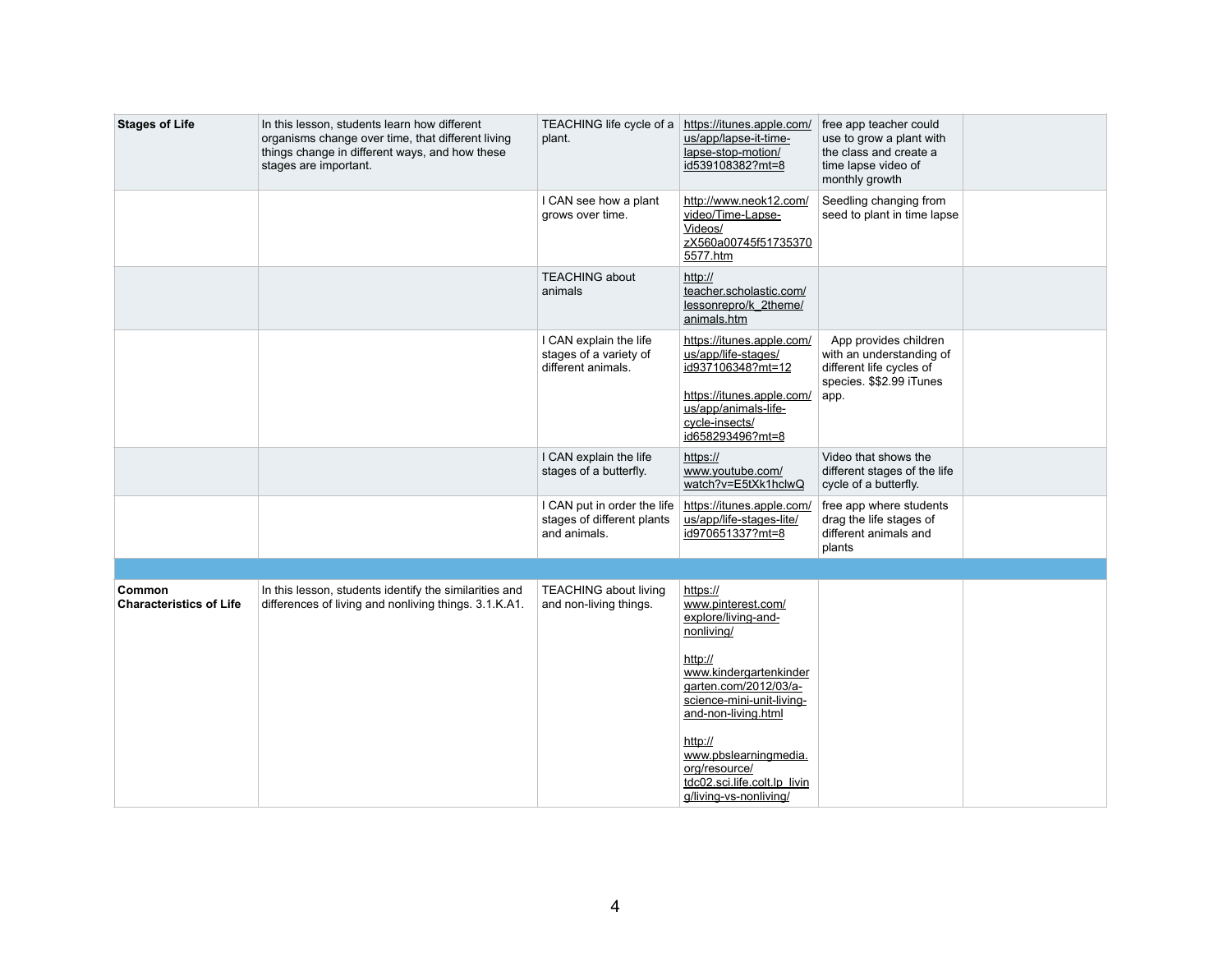|                 |                                                                                                                             | I CAN explain the                                                                                                         | https://                                                                    |                          |  |
|-----------------|-----------------------------------------------------------------------------------------------------------------------------|---------------------------------------------------------------------------------------------------------------------------|-----------------------------------------------------------------------------|--------------------------|--|
|                 |                                                                                                                             | difference between living<br>and nonliving things.                                                                        | www.youtube.com/<br>watch?v=IB0WF6P7sSk                                     |                          |  |
|                 |                                                                                                                             |                                                                                                                           | https://                                                                    |                          |  |
|                 |                                                                                                                             |                                                                                                                           | www.youtube.com/<br>watch?v=p51FiPO2_kQ                                     |                          |  |
|                 |                                                                                                                             |                                                                                                                           | https://                                                                    |                          |  |
|                 |                                                                                                                             |                                                                                                                           | www.youtube.com/<br>watch?v=9T8RE5ujg_A                                     |                          |  |
|                 |                                                                                                                             | I CAN identify living and<br>non-living things.                                                                           | https://itunes.apple.com/<br>us/app/pic-collage-<br>photo-video-text/       |                          |  |
|                 |                                                                                                                             |                                                                                                                           | id448639966?mt=8                                                            |                          |  |
|                 |                                                                                                                             |                                                                                                                           | http://<br>learninginhand.com/                                              |                          |  |
|                 |                                                                                                                             |                                                                                                                           | stickaroundblog/<br>2014/1/24/living-                                       |                          |  |
|                 |                                                                                                                             |                                                                                                                           | nonliving-things                                                            |                          |  |
|                 |                                                                                                                             |                                                                                                                           |                                                                             |                          |  |
| <b>Heredity</b> | In this lesson, students learn how young animals<br>resemble their parents and other animals of the<br>same kind. 3.1.K.B1. | <b>TEACHING how young</b><br>animals resemble their<br>parents and other<br>animals of the same kind. $i=2176142248$ mt=2 | https://itunes.apple.com/<br>us/course/eggs-babies-<br>growing/id785902888? | free book for iPad       |  |
|                 |                                                                                                                             |                                                                                                                           | http://                                                                     |                          |  |
|                 |                                                                                                                             |                                                                                                                           | mrspollock.angelfire.com<br>/how-are-babies-like-<br>their-parents.html     |                          |  |
|                 |                                                                                                                             |                                                                                                                           | http://                                                                     |                          |  |
|                 |                                                                                                                             |                                                                                                                           | www.kidsdiscover.com/<br>teacherresources/baby-<br>animals-science-lesson/  |                          |  |
|                 |                                                                                                                             | I CAN match baby<br>animals to their mother                                                                               | https://itunes.apple.com/   free app<br>us/course/animal-and-               |                          |  |
|                 |                                                                                                                             |                                                                                                                           | baby-matchup/<br>id785902888?<br>i=217614226&mt=2                           |                          |  |
|                 |                                                                                                                             | <b>TEACHING how babies</b>                                                                                                | http://thevagy-animals-                                                     | blog with ideas to teach |  |
|                 |                                                                                                                             | look different than their<br>parents.                                                                                     | grow.blogspot.com/<br>2011/11/animals-look-<br>different-from-their.html    | concept                  |  |
|                 |                                                                                                                             |                                                                                                                           | http://www.pixable.com/<br>article/weird-baby-<br>animals                   |                          |  |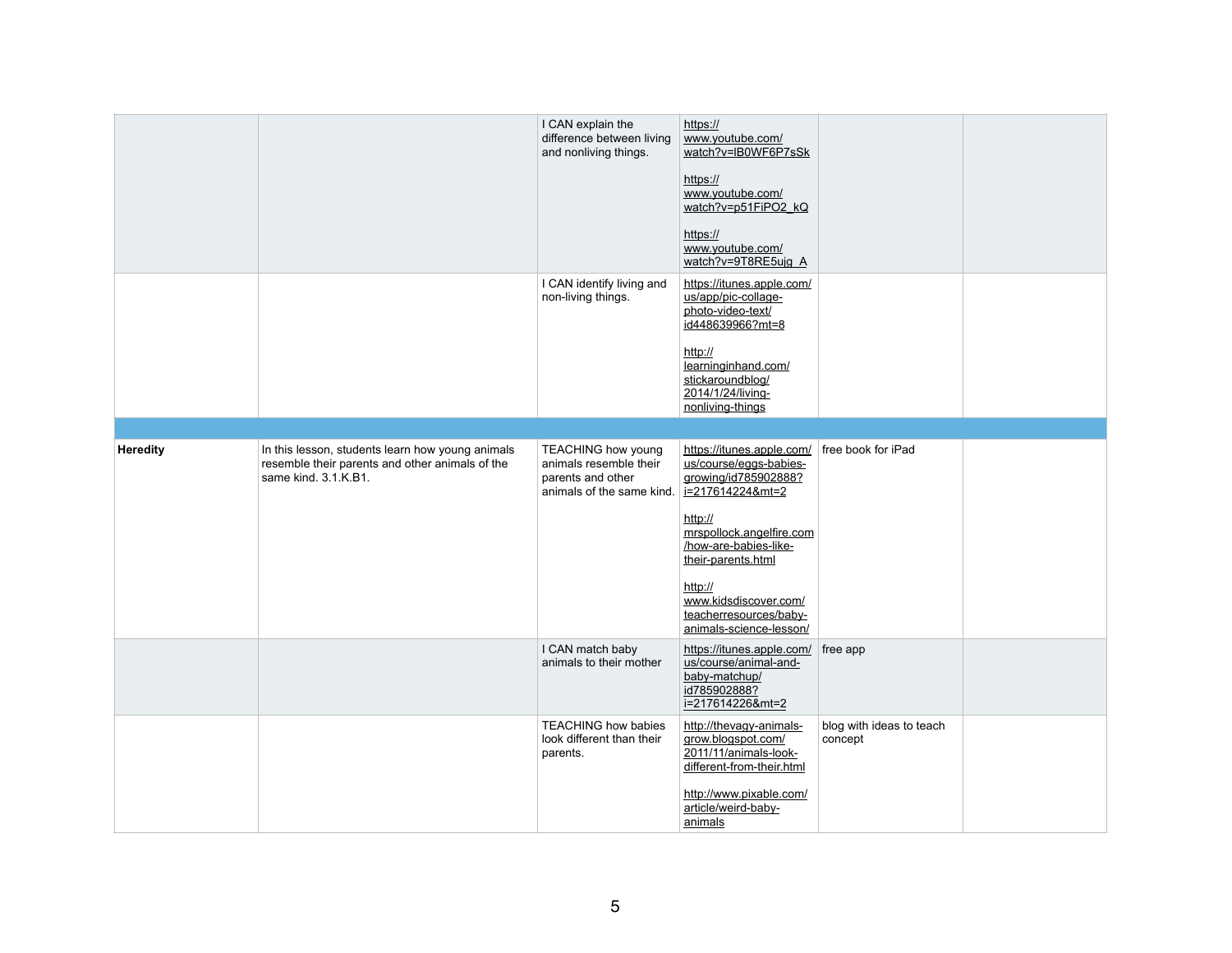|                            |                                                                                                                                                                                                                | I CAN explain the<br>similarities and<br>differences between baby   watch?v=fk7cQUFVyTk<br>and adult animals.      | https://<br>www.youtube.com/                                                                                                                                                                                                                                                                                                                                                                                                                    | video on Youtube |  |
|----------------------------|----------------------------------------------------------------------------------------------------------------------------------------------------------------------------------------------------------------|--------------------------------------------------------------------------------------------------------------------|-------------------------------------------------------------------------------------------------------------------------------------------------------------------------------------------------------------------------------------------------------------------------------------------------------------------------------------------------------------------------------------------------------------------------------------------------|------------------|--|
|                            | Kindergarten: Earth Structure, Processes and Cycles                                                                                                                                                            |                                                                                                                    |                                                                                                                                                                                                                                                                                                                                                                                                                                                 |                  |  |
| <b>Weather and Climate</b> | In this lesson, students learn patterns and variations<br>in local weather and the purpose of weather<br>forecasting, for example, how to prepare for and<br>respond to severe weather. (3.3.K.A4., 3.3.K.A5.) | <b>TEACHING about</b><br>patterns and variations in<br>local weather and the<br>purpose of weather<br>forecasting. | https://itunes.apple.com/<br>us/itunes-u/foss-air-<br>weather-science-stories/<br>id386661889?mt=10<br>https://itunes.apple.com/<br>us/book/our-favorite-<br>weather/id980320149?<br><u>mt=11</u><br>http://<br>kindergartensmiles.blogs<br>pot.com/2012/03/<br>weather.html<br>http://<br>beyondpenguins.ehe.os<br>u.edu/issue/weather-<br>and-climate-from-home-<br>to-the-poles/hands-on-<br>science-and-literacy-<br>lessons-about-weather- |                  |  |
|                            |                                                                                                                                                                                                                | I CAN record the weather<br>on a chart.                                                                            | and-climate<br>https://<br>www.teachervision.com/<br>tv/printables/orange/<br>$ss-102.pdf$                                                                                                                                                                                                                                                                                                                                                      |                  |  |
|                            |                                                                                                                                                                                                                | I CAN learn about<br>different types of<br>weather.                                                                | https://itunes.apple.com/<br>us/app/weather-<br>storybook-free/<br>id954766682?mt=8                                                                                                                                                                                                                                                                                                                                                             |                  |  |
|                            |                                                                                                                                                                                                                | I CAN pick the right<br>picture to match today's<br>weather data.                                                  | https://itunes.apple.com/<br>us/app/yowindow-free-<br>weather/id799653744?<br>$mt=8$                                                                                                                                                                                                                                                                                                                                                            |                  |  |
|                            |                                                                                                                                                                                                                | <b>TEACHING natural</b><br>weather topics, such as<br>hurricanes, tornadoes,<br>thunderstorms                      | http://<br>www.weatherwhizkids.co<br>m                                                                                                                                                                                                                                                                                                                                                                                                          |                  |  |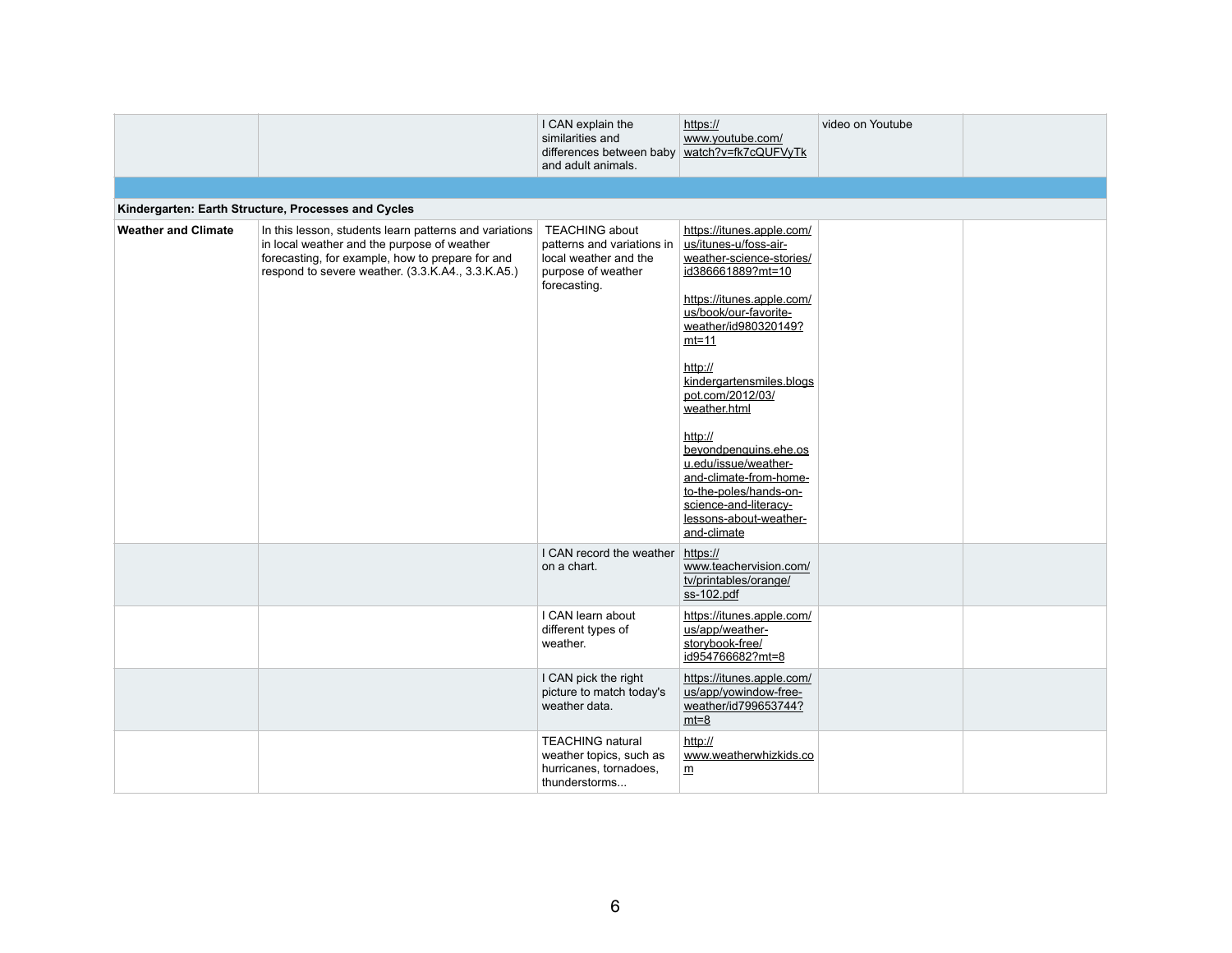|                     |                                                                                                                                                                       | <b>TEACHING different</b><br>severe weather systems<br>that can occur and<br>possible outcomes of the<br>severe weather. | http://<br>environment.nationalgeo<br>graphic.com/<br>environment/natural-<br>disasters/forces-of-<br>nature/                      |                                                                                         |  |
|---------------------|-----------------------------------------------------------------------------------------------------------------------------------------------------------------------|--------------------------------------------------------------------------------------------------------------------------|------------------------------------------------------------------------------------------------------------------------------------|-----------------------------------------------------------------------------------------|--|
|                     |                                                                                                                                                                       | I CAN tell the<br>temperature and other<br>weather data.                                                                 | https://itunes.apple.com/<br>us/app/weather-rabbit-<br>free/id608020538?mt=8                                                       |                                                                                         |  |
|                     |                                                                                                                                                                       |                                                                                                                          |                                                                                                                                    |                                                                                         |  |
| <b>Water</b>        | In this lesson, students learn about identifying<br>sources of water for human consumption and use.<br>3.3.K.A4.                                                      | <b>TEACHING how</b><br>groundwater is stored in<br>reservoirs to be prepared<br>for human consumption.                   | http://water.epa.gov/<br>learn/kids/drinkingwater/<br>upload/<br>2005 03 10 kids activit<br>y grades 4-8 howpeopl<br>egetwater.pdf |                                                                                         |  |
|                     |                                                                                                                                                                       | <b>TEACHING where</b><br>drinking water comes<br>from and how to care of<br>the earth's water.                           | http://water.epa.gov/<br>learn/kids/drinkingwater/<br>upload/<br>2005 05 10 kids activit<br>y grades k-3 activitybo<br>ok.pdf      |                                                                                         |  |
|                     |                                                                                                                                                                       | I CAN learn about the<br>process of water going<br>from the river to the<br>kitchen using a video.                       | https://<br>www.youtube.com/<br>watch?v=Qz-HMMdpu-k                                                                                |                                                                                         |  |
|                     |                                                                                                                                                                       | I CAN identify the four<br>stages of the water cycle.                                                                    | https://itunes.apple.com/<br>us/app/the-water-cycle/<br>id483114651?mt=8                                                           |                                                                                         |  |
|                     |                                                                                                                                                                       | I CAN participate in<br>creating a timeline of how   www.timetoast.com/<br>water flows to our school<br>with my class.   | https://                                                                                                                           |                                                                                         |  |
|                     |                                                                                                                                                                       |                                                                                                                          |                                                                                                                                    |                                                                                         |  |
| Rock, Soil and Sand | In this lesson, students learn about the solid parts of TEACHING about rocks<br>the earth; rock, soil and sand and their similarities<br>and differences.<br>3.3.K.A1 | and soil.                                                                                                                | http://<br>crisscrossapplesauce.ty<br>pepad.com/files/<br>kindergarten-rock-<br>unit.pdf                                           | The investigation<br>activities engage students<br>in learning about rocks<br>and soil. |  |
|                     |                                                                                                                                                                       | I CAN distinguish<br>between rock and soil.                                                                              | https://itunes.apple.com/ free<br>us/app/worm-journey-3d/<br>id953719987?mt=8                                                      |                                                                                         |  |
|                     |                                                                                                                                                                       | I CAN learn about rocks,<br>soil and sand by<br>watching this video.                                                     | https://<br>www.youtube.com/<br>watch?<br>v=3HQwYbwmyaY                                                                            |                                                                                         |  |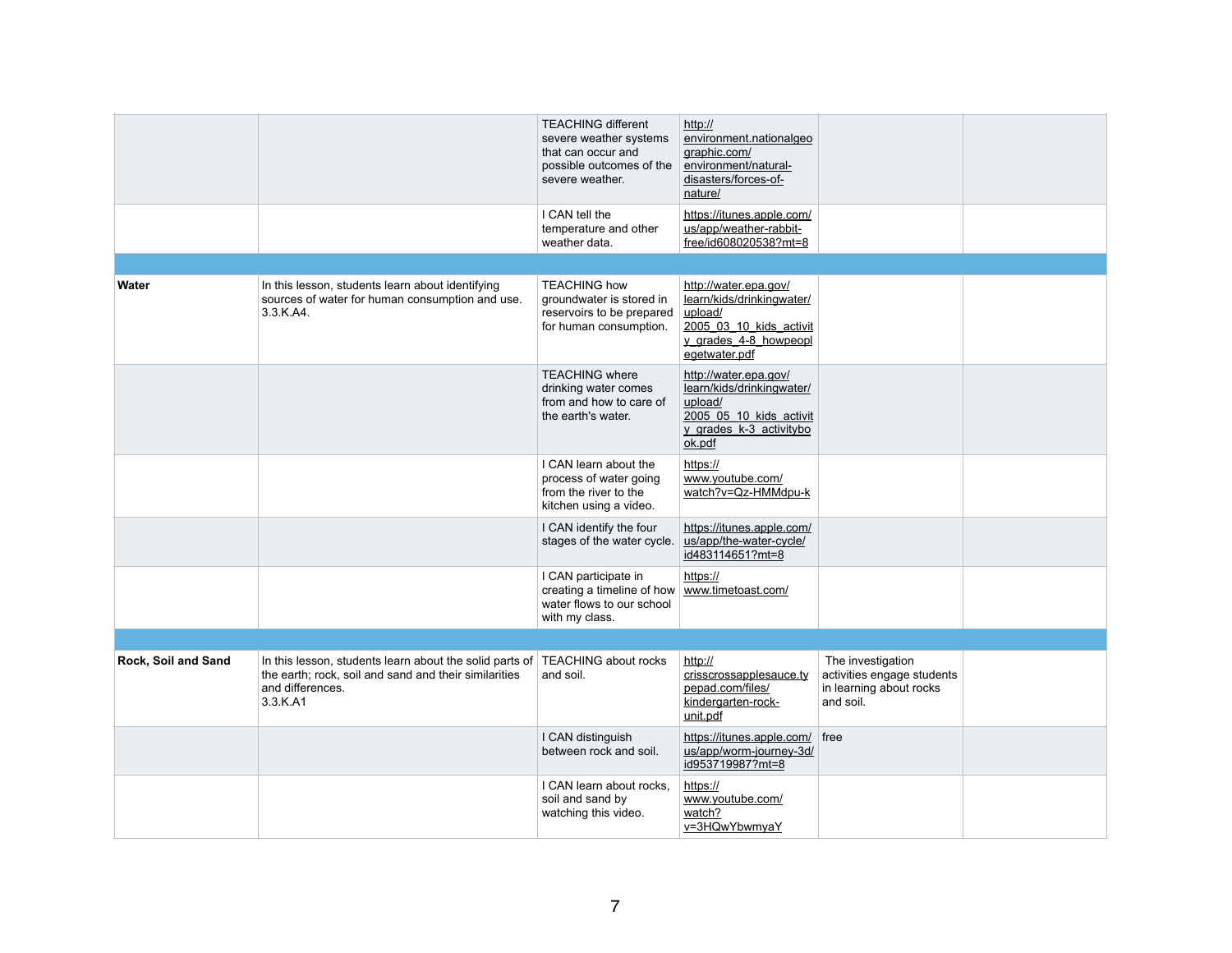|                |                                                                                             | I CAN explain rock, sand<br>and soil and how they are<br>similar and different. | https://itunes.apple.com/<br>us/app/explain-<br>everything-interactive/<br>id431493086?mt=8                            |                                                                                                                                                                                 |  |
|----------------|---------------------------------------------------------------------------------------------|---------------------------------------------------------------------------------|------------------------------------------------------------------------------------------------------------------------|---------------------------------------------------------------------------------------------------------------------------------------------------------------------------------|--|
|                |                                                                                             |                                                                                 |                                                                                                                        |                                                                                                                                                                                 |  |
| <b>Climate</b> | In this lesson, students describe changes that occur<br>as a result of climate. (3.1.K.C3). | <b>TEACHING</b> seasonal<br>changes in the<br>environment.                      | https://itunes.apple.com/<br>us/podcast/chapter-4-<br>seasons/id386661889?<br>i=85799053&mt=2                          |                                                                                                                                                                                 |  |
|                |                                                                                             | I CAN create a picture of<br>the 4 seasons.                                     | https://itunes.apple.com/<br>us/app/doodle-buddy-<br>for-ipad-paint/<br>id364201083?mt=8                               | Teacher can use doodle<br>buddies for students to<br>draw seasons.                                                                                                              |  |
|                |                                                                                             | I CAN learn more about<br>the seasons.                                          | https://itunes.apple.com/<br>us/app/four-seasons-<br>earth-day-interactive/<br>id427865899?mt=8                        | free interactive story book                                                                                                                                                     |  |
|                |                                                                                             | <b>TEACHING students how</b><br>to reduce our effect on<br>climate change.      | http://<br>www.energystar.gov/ia/<br>partners/publications/<br>pubdocs/Lorax<br>%20Activity%20Book<br>%206%20pages.pdf | This activity book uses<br>the Lorax to guide kids<br>through the pages and<br>identify things they can do<br>to reduce human effect on<br>climate change.                      |  |
|                |                                                                                             | I CAN view images<br>showing the effects of<br>climate change over<br>times.    | https://itunes.apple.com/<br>us/app/images-of-<br>change/id710564941?<br>$mt=8$                                        | This app allows students<br>to view photos of areas<br>on the earth taken by<br>NASA several decades<br>apart to see the effects of<br>climate change and<br>natural disasters. |  |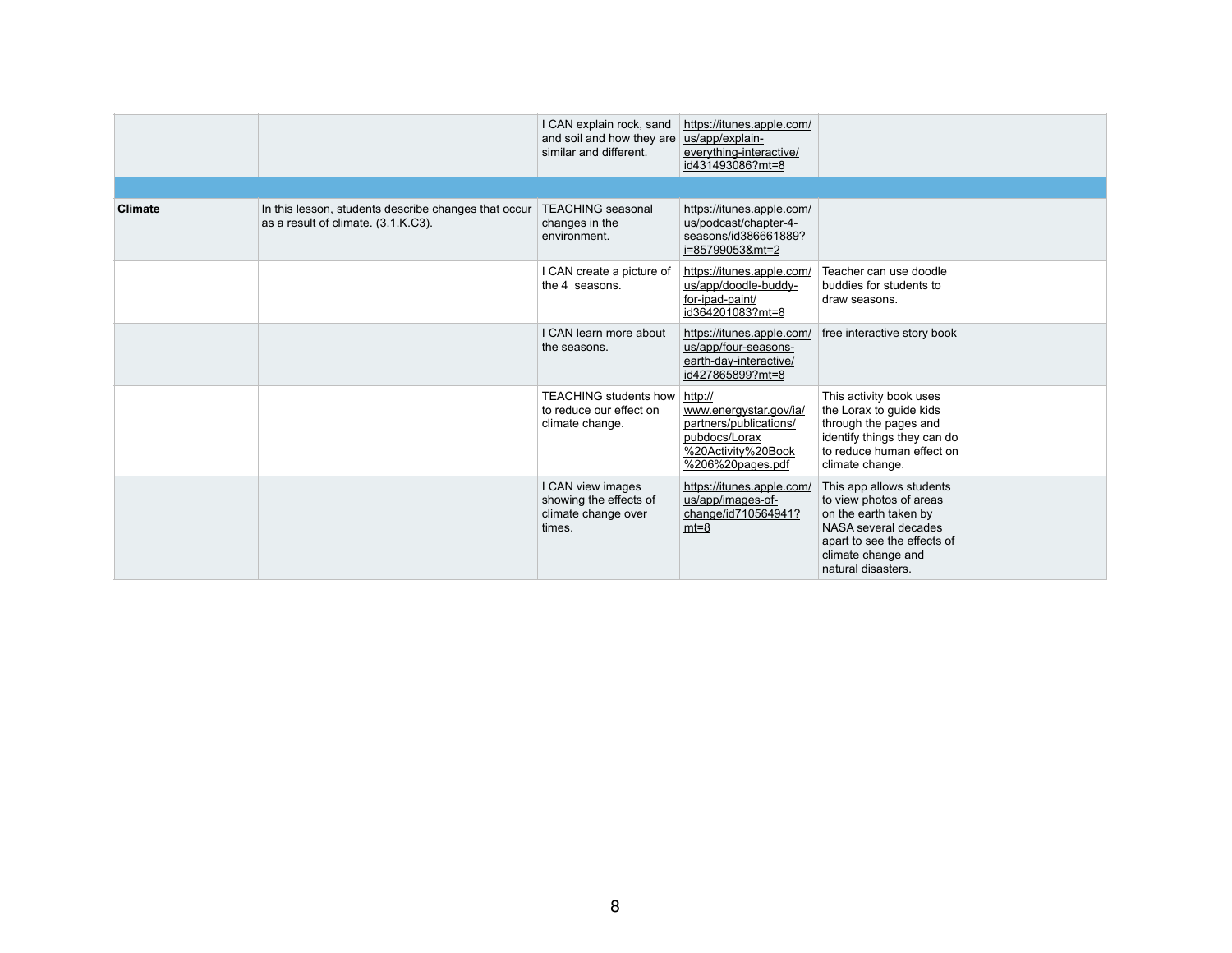| Info about the URL<br>(published on the "i"<br>button of a resource/<br>url)                                                                                                                                                       | <b>Notes</b> |
|------------------------------------------------------------------------------------------------------------------------------------------------------------------------------------------------------------------------------------|--------------|
|                                                                                                                                                                                                                                    |              |
|                                                                                                                                                                                                                                    |              |
| Using the Crayola(R) App<br>draw a picture of the<br>three states. Ask a<br>partner to label the three<br>stages on my drawing.<br>Partner 1 draws ice,<br>liquid water, and steam/<br>water vapor. Partner 2<br>labels the parts. |              |
| <b>USE Explain Everything</b><br>to explain the different<br>phases of matter.                                                                                                                                                     |              |
|                                                                                                                                                                                                                                    |              |
|                                                                                                                                                                                                                                    |              |
|                                                                                                                                                                                                                                    |              |

| <b>Topic/Title</b>               | <b>Message</b>                                                                                                                                              | <b>Assignment / Call to</b><br><b>Action (200 Character</b><br>Max)                                         | <b>Resource / URL</b>                                                                                                                                                                                                                                      | Info about the UF<br>(published on the<br>button of a resour<br>url)                                                                                                                                                   |
|----------------------------------|-------------------------------------------------------------------------------------------------------------------------------------------------------------|-------------------------------------------------------------------------------------------------------------|------------------------------------------------------------------------------------------------------------------------------------------------------------------------------------------------------------------------------------------------------------|------------------------------------------------------------------------------------------------------------------------------------------------------------------------------------------------------------------------|
| <b>Grade 1: Physical Science</b> |                                                                                                                                                             |                                                                                                             |                                                                                                                                                                                                                                                            |                                                                                                                                                                                                                        |
| <b>Properties of Matter</b>      | In this lesson, students learn about properties of<br>liquids and solids and what happens when solids<br>and other liquids are mixed with water. (3.2.1.A1) | <b>TEACHING about the</b><br>different phases of matter                                                     | https://youtu.be/<br>http://<br>www.brighthubeducation<br>.com/lesson-plans-<br>grades-1-2/121796-the-<br>three-states-of-matter-<br>activities-and-lesson/<br>http://<br>mrstsfirstgradeclass-<br>jill.blogspot.com/<br>2011/12/states-of-<br>matter.html |                                                                                                                                                                                                                        |
|                                  |                                                                                                                                                             | I CAN show water in each<br>of it's three states (solid,<br>liquid, and gas).                               | https://itunes.apple.com/<br>us/app/crayola-<br>colorstudio-hd/<br>id420671716?mt=8                                                                                                                                                                        | Using the Crayola(R)<br>draw a picture of the<br>three states. Ask a<br>partner to label the th<br>stages on my drawing<br>Partner 1 draws ice,<br>liquid water, and stea<br>water vapor. Partner<br>labels the parts. |
|                                  |                                                                                                                                                             | I CAN explain the<br>differently phases of<br>matter correctly.                                             | https://itunes.apple.com/<br>us/app/explain-<br>everything/<br>id431493086?mt=8<br>https://<br>www.youtube.com/<br>watch?v=PjZSMu2SXt4                                                                                                                     | <b>USE Explain Everyth</b><br>to explain the differer<br>phases of matter.                                                                                                                                             |
|                                  |                                                                                                                                                             |                                                                                                             |                                                                                                                                                                                                                                                            |                                                                                                                                                                                                                        |
| <b>Matter and Energy:</b>        | In this lesson, students identify how heating,<br>melting, cooling, etc., may cause changes in<br>properties of materials.<br>(3.2.1.A3)                    | <b>TEACHING how heating,</b><br>melting and cooler<br>changes properties of<br>water                        | https://itunes.apple.com/<br>us/app/science-with-<br>tom-matter/<br>id905835899?mt=8                                                                                                                                                                       |                                                                                                                                                                                                                        |
|                                  |                                                                                                                                                             | I CAN learn the meaning<br>of vocabulary words for<br>the properties of matter by<br>watching a video clip. | https://<br>www.youtube.com/<br>watch?v=fhhFwdJqvfw                                                                                                                                                                                                        |                                                                                                                                                                                                                        |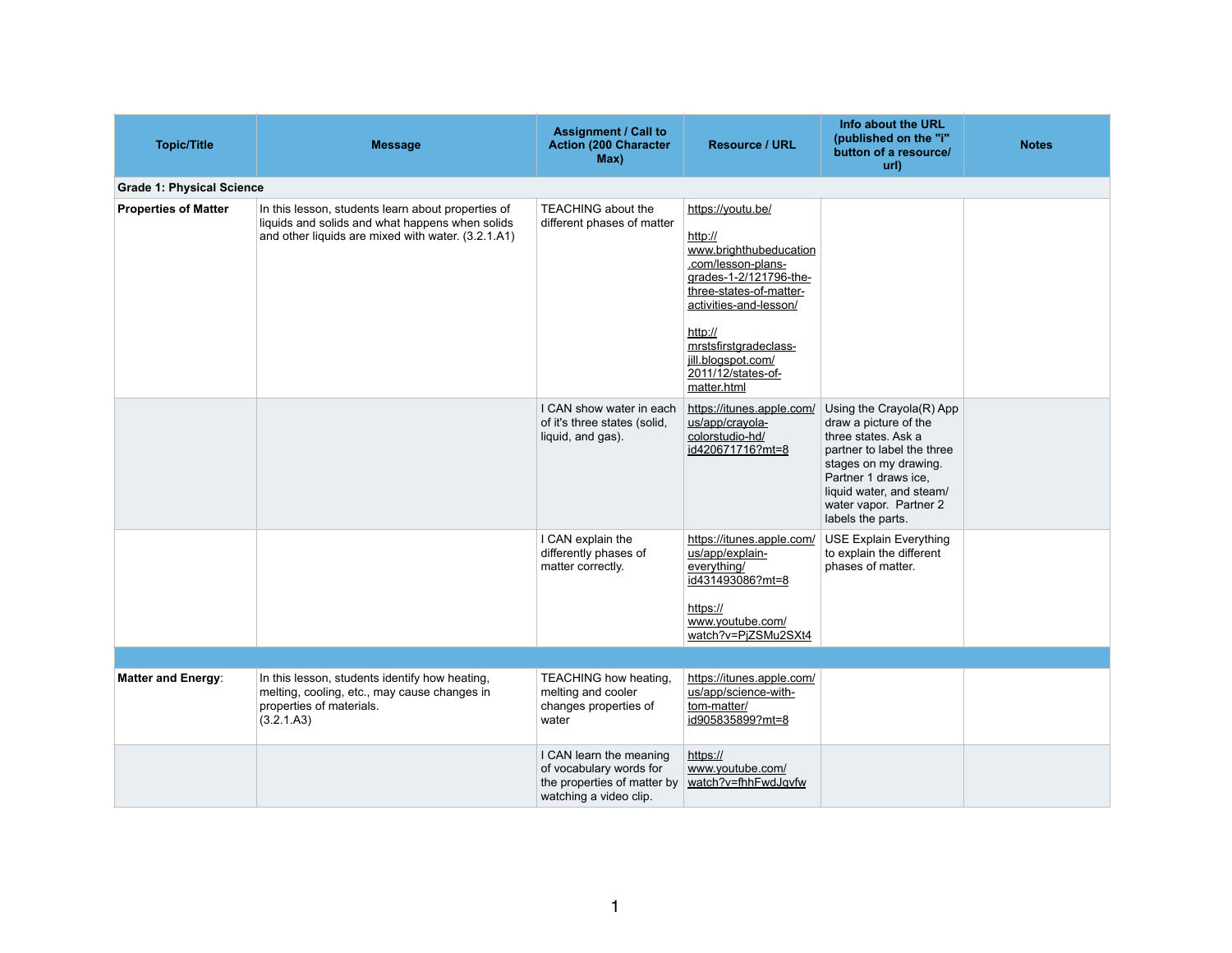|                                     |                                                                                                                                                                                                                                                                  | I CAN explain vocabulary<br>words related to matter<br>and energy. USE<br>TeleStory to explain the<br>words you selected. | https://itunes.apple.com/<br>us/app/telestory/<br>id915378506?mt=8                               | Telestory |  |
|-------------------------------------|------------------------------------------------------------------------------------------------------------------------------------------------------------------------------------------------------------------------------------------------------------------|---------------------------------------------------------------------------------------------------------------------------|--------------------------------------------------------------------------------------------------|-----------|--|
|                                     |                                                                                                                                                                                                                                                                  | I CAN explain the<br>changing states of matter.<br>CREATE a drawing to go<br>with your explanation.                       | https://itunes.apple.com/<br>us/app/crayola-<br>colorstudio-hd/<br>id420671716?mt=8              |           |  |
|                                     |                                                                                                                                                                                                                                                                  |                                                                                                                           |                                                                                                  |           |  |
| <b>Reactions:</b>                   | In this lesson, students learn what happens when<br>substances are heated or cooled and can<br>distinguish between changes that are reversible/<br>physical (melting, freezing) and not reversible/<br>chemical (e.g. baking acake, burning fuel).<br>(3.2.1.A4) | <b>TEACHING reversible</b><br>(physical) changes and<br>not reversible (chemical)<br>changes.                             | https://youtu.be/<br>RIsm7aXcYwc                                                                 |           |  |
|                                     |                                                                                                                                                                                                                                                                  | I CAN DRAW a physical<br>and chemical change.                                                                             | https://itunes.apple.com/<br>us/app/educreations-<br>interactive-whiteboard/<br>id478617061?mt=8 |           |  |
|                                     |                                                                                                                                                                                                                                                                  | <b>I CAN PERFORM</b><br>experiments that produce<br>chemical changes.                                                     | https://itunes.apple.com/<br>us/app/chemcrafter/<br>id839552862?mt=8                             |           |  |
|                                     |                                                                                                                                                                                                                                                                  | I CAN explore how things<br>can change.                                                                                   | https://itunes.apple.com/<br>us/app/toca-lab/<br>id748057890?mt=8                                |           |  |
|                                     |                                                                                                                                                                                                                                                                  |                                                                                                                           |                                                                                                  |           |  |
| Matter                              | In this lesson, students focus upon<br><b>CONSTANCY AND CHANGE and recognize that</b><br>everything is made of matter.<br>(3.2.1.A5)                                                                                                                             | <b>TEACHING everything is</b><br>made of matter                                                                           | https://<br>www.youtube.com/<br>watch?<br>v=ELchwUIIWa8&featur<br>e=youtu.be                     |           |  |
|                                     |                                                                                                                                                                                                                                                                  | I CAN use the correct<br>vocabulary when talking<br>about matter.                                                         | http://quizlet.com/_j7d4v                                                                        |           |  |
|                                     |                                                                                                                                                                                                                                                                  | I CAN sort the states of<br>matter                                                                                        | https://itunes.apple.com/<br>us/app/science-with-<br>tom-matter/<br>id905835899?mt=8             |           |  |
|                                     |                                                                                                                                                                                                                                                                  |                                                                                                                           |                                                                                                  |           |  |
| Name of Waves, Sound,<br>and Light: | In this lesson, students compare and contrast how<br>light travels through different materials and explore<br>how mirrors and prisms can be used to redirect a<br>light beam. $(3.2.1.B5)$                                                                       | <b>TEACHING about about</b><br>visible light into colors.                                                                 | https://<br>www.youtube.com/<br>watch?v=gtgBHsSzCPE                                              |           |  |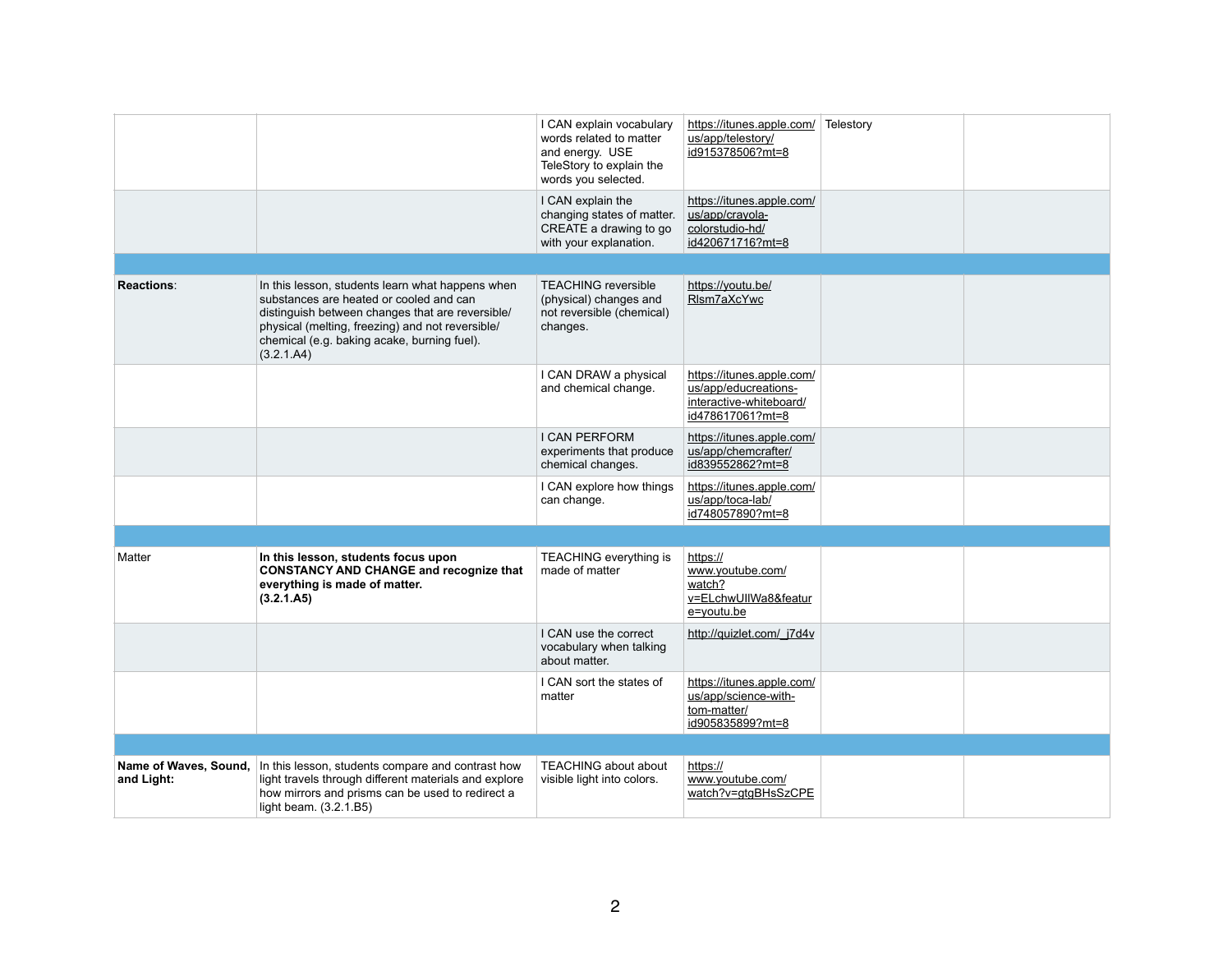| Photo- |
|--------|
|        |
|        |
|        |
|        |
|        |
|        |
|        |
|        |
|        |
|        |
|        |

|                         |                                                                                                                                                                                                                                                     | I CAN demonstrate the<br>movement of wave with<br>slinky or rope.                                              | https://itunes.apple.com/<br>us/app/explain-<br>everything-interactive/<br>id431493086?mt=8      |  |
|-------------------------|-----------------------------------------------------------------------------------------------------------------------------------------------------------------------------------------------------------------------------------------------------|----------------------------------------------------------------------------------------------------------------|--------------------------------------------------------------------------------------------------|--|
|                         |                                                                                                                                                                                                                                                     | I CAN learn the way light<br>behaves.                                                                          | https://<br>itunes.apple.com/us/<br>app/bobo-explores-light/<br>id463809859?mt=8                 |  |
|                         |                                                                                                                                                                                                                                                     | <b>TEACHING about</b><br>different wavelengths for<br>the colors of light in the<br>visible spectrum.          | https://itunes.apple.com/<br>us/book/kids-vs-light-<br>why-is-sky-blue/<br>id848789348?mt=11     |  |
|                         |                                                                                                                                                                                                                                                     | I CAN explain the different<br>wavelengths of light using<br>examples.                                         | https://itunes.apple.com/<br>us/app/imovie/<br>id377298193?mt=8                                  |  |
|                         |                                                                                                                                                                                                                                                     |                                                                                                                |                                                                                                  |  |
| Energy                  | In this lesson, students focus upon ENERGY<br>recognize that light from the sun is an important<br>source of energy for living and nonliving systems<br>and some source of energy is needed for all<br>organisms to stay alive and grow. (3.2.K.B6) | <b>TEACHING how energy</b><br>can be created in different<br>ways.                                             | https://<br>www.youtube.com/<br>watch?v=khZrs-UBq28                                              |  |
|                         |                                                                                                                                                                                                                                                     | <b>TEACHING the</b><br>importance of conserving<br>energy used from wood,<br>coal and effects of<br>pollution. | https://<br>www.youtube.com/<br>watch?v=ZOxO10XT8c0                                              |  |
|                         |                                                                                                                                                                                                                                                     | I CAN demonstrate my<br>understanding of different<br>forms of energy.                                         | https://docs.google.com/<br>file/d/<br>OBz9eBjgfJlfDWFF2djV<br>UdjdZYm8/edit?pli=1               |  |
|                         |                                                                                                                                                                                                                                                     | I CAN describe a life<br>cycle.                                                                                | https://itunes.apple.com/<br>us/app/educreations-<br>interactive-whiteboard/<br>id478617061?mt=8 |  |
|                         |                                                                                                                                                                                                                                                     |                                                                                                                |                                                                                                  |  |
| <b>Force and Motion</b> | In this lesson, students learn the various types of<br>motion and observe and describe how pushes and<br>pulls change the motion of objects. (3.2.1.B1)                                                                                             | <b>TEACHING about the</b><br>types of motion.                                                                  | https://youtu.be/<br>mn34mnnDnKU                                                                 |  |
|                         |                                                                                                                                                                                                                                                     | I CAN explore different<br>types of motion and the<br>forces that cause them.                                  | https://itunes.apple.com/<br>us/app/forces-motion-<br>hd/id825460200?mt=8                        |  |
|                         |                                                                                                                                                                                                                                                     | I CAN learn how<br>machines work using this<br>app.                                                            | https://appsto.re/us/<br>AMMME.i                                                                 |  |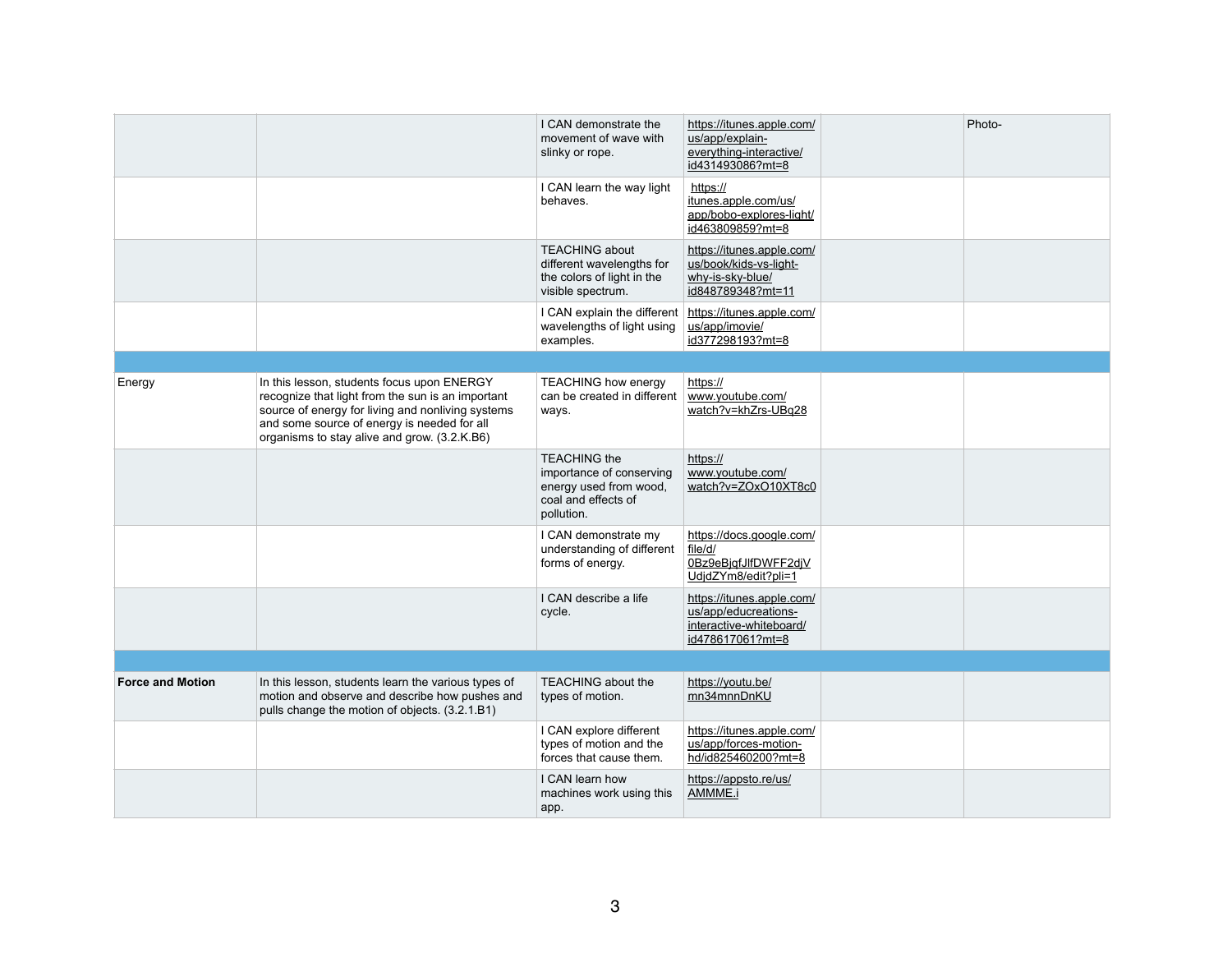|                                          |                                                                                                                                                                      | I CAN explore the effects<br>of force and motion<br>through interacting with<br>this app.                         | https://itunes.apple.com/<br>us/app/rube-works-<br>official-rube-goldberg/<br>id716238013?mt=8                                |                                               |
|------------------------------------------|----------------------------------------------------------------------------------------------------------------------------------------------------------------------|-------------------------------------------------------------------------------------------------------------------|-------------------------------------------------------------------------------------------------------------------------------|-----------------------------------------------|
|                                          |                                                                                                                                                                      |                                                                                                                   |                                                                                                                               |                                               |
| <b>Grade 1: Life Sciences</b>            |                                                                                                                                                                      |                                                                                                                   |                                                                                                                               |                                               |
| Common<br><b>Characteristics of Life</b> | In this lesson, students categorize living and<br>nonliving things by external characteristics.<br>(3.1.1.A1)                                                        | <b>TEACHING living and</b><br>nonliving things.                                                                   | https://youtu.be/<br>tXadLteW9wY                                                                                              |                                               |
|                                          |                                                                                                                                                                      | I CAN classify animals<br>and plants using app.                                                                   | https://itunes.apple.com/<br>us/app/classify-it!/<br>id911484593?mt=8                                                         |                                               |
|                                          |                                                                                                                                                                      | I CAN demonstrate what I<br>know about living and<br>nonliving things.                                            | https://itunes.apple.com/<br>us/app/tinytap-make-<br>play-educational/<br>id493868874?mt=8                                    | Make a game about I<br>and non living things. |
|                                          |                                                                                                                                                                      |                                                                                                                   |                                                                                                                               |                                               |
| <b>Energy Flow</b>                       | In this lesson, students Investigate the dependence<br>of living things on the sun's energy, water, food/<br>nutrients, air, living space, and shelter.<br>3.1.1.A2. | <b>TEACHING the</b><br>dependence of living<br>things on the sun's<br>energy.                                     | https://itunes.apple.com/<br>us/book/think-<br>scientifically-sun-water/<br>id853225309?mt=11                                 |                                               |
|                                          |                                                                                                                                                                      | <b>TEACHING about the</b><br>characteristics of living<br>things.                                                 | http://<br>www.kidsbiology.com/<br>biology basics/<br>characteristics life/<br>characteristics of life w<br>hat is life 1.php |                                               |
|                                          |                                                                                                                                                                      | I CAN identify<br>characteristics of living<br>things.                                                            | https://itunes.apple.com/<br>us/app/save-the-ants/<br>id584619866?mt=8                                                        |                                               |
|                                          |                                                                                                                                                                      |                                                                                                                   |                                                                                                                               |                                               |
| Habitat                                  | In this lesson, students learn about CONSTANCY<br>AND CHANGE and describing changes that occur<br>as a result of habitat. 3.1.1.C3                                   | <b>TEACHING how animals</b><br>change as a result of<br>habitat using hibernation<br>as an example.               | https://itunes.apple.com/<br>us/podcast/ecogeeks-<br>untamed-science-video/<br>id185714235?mt=2#                              |                                               |
|                                          |                                                                                                                                                                      | I CAN explain how baby<br>animals use their body<br>parts to survive.                                             | https://itunes.apple.com/<br>us/book/baby-animals/<br>id478877818?mt=11                                                       |                                               |
|                                          |                                                                                                                                                                      |                                                                                                                   |                                                                                                                               |                                               |
| <b>Forms and Functions</b>               | The teaching and learning in this lesson engages<br>the learner in identifying and describing plant<br>parts and their function 3.1.1.A5.                            | <b>TEACHING the</b><br>identification of parts of a<br>plant. Describing parts of<br>a plant and their functions. | http://<br>urbanext.illinois.edu/<br>gpe/index.cfm                                                                            |                                               |
|                                          |                                                                                                                                                                      |                                                                                                                   |                                                                                                                               |                                               |

| a game about living<br>›n living things. |  |
|------------------------------------------|--|
|                                          |  |
|                                          |  |
|                                          |  |
|                                          |  |
|                                          |  |
|                                          |  |
|                                          |  |
|                                          |  |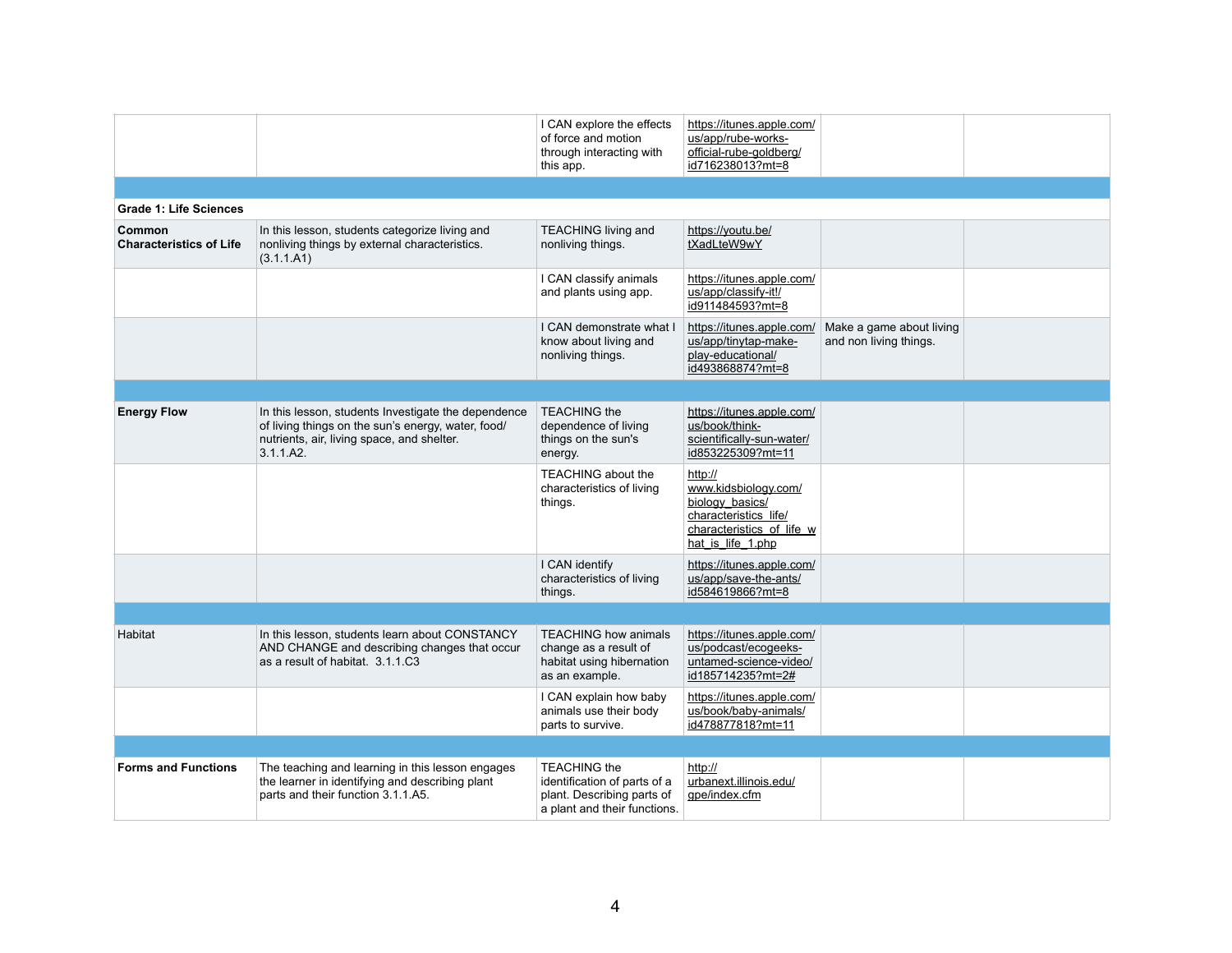| TEACHING parts of plant.                                          | https://itunes.apple.com/<br>us/app/parts-of-plants/<br>id808719604?mt=8                                                                                                                                                                                                                                                                           |
|-------------------------------------------------------------------|----------------------------------------------------------------------------------------------------------------------------------------------------------------------------------------------------------------------------------------------------------------------------------------------------------------------------------------------------|
| I CAN draw a plant and<br>label its parts.                        | https://itunes.apple.com/<br>us/app/draw-cartoon-<br>free-plants/<br>id571909818?mt=8                                                                                                                                                                                                                                                              |
| <b>TEACHING about how a</b><br>seed grow.                         | https://itunes.apple.com/<br>us/app/seed-grows-laz-<br>reader-level/<br>id341645298?mt=8                                                                                                                                                                                                                                                           |
| I CAN show the parts of a<br>plant and explain their<br>function. | https://itunes.apple.com/<br>us/app/showme-<br>interactive-whiteboard/<br>id445066279?mt=8                                                                                                                                                                                                                                                         |
| TEACHING parts of a<br>plant.                                     | http://<br>www.lakeshorelearning.<br>com/general content/<br>free resources/<br>teachers_corner/<br>lesson plans/<br>partsPlant.jsp<br>http://<br>urbanext.illinois.edu/<br>gpe/case1/c1m1a.html<br>https://<br>www.pinterest.com/<br>margaret6614/plant-unit/<br>http://<br>education.seattlepi.com/<br>1stgrade-lesson-parts-<br>plant-3695.html |
| I CAN name the parts of a<br>plant.                               | https://itunes.apple.com/<br>us/app/naming-parts-<br>plants-animals/<br>id918196668?mt=8<br>http://<br>www.primarygames.com<br>/science/flowers/<br>games.htm<br>https://itunes.apple.com/<br>us/app/learn-about-<br>plants/id526644212?<br>$mt=8$                                                                                                 |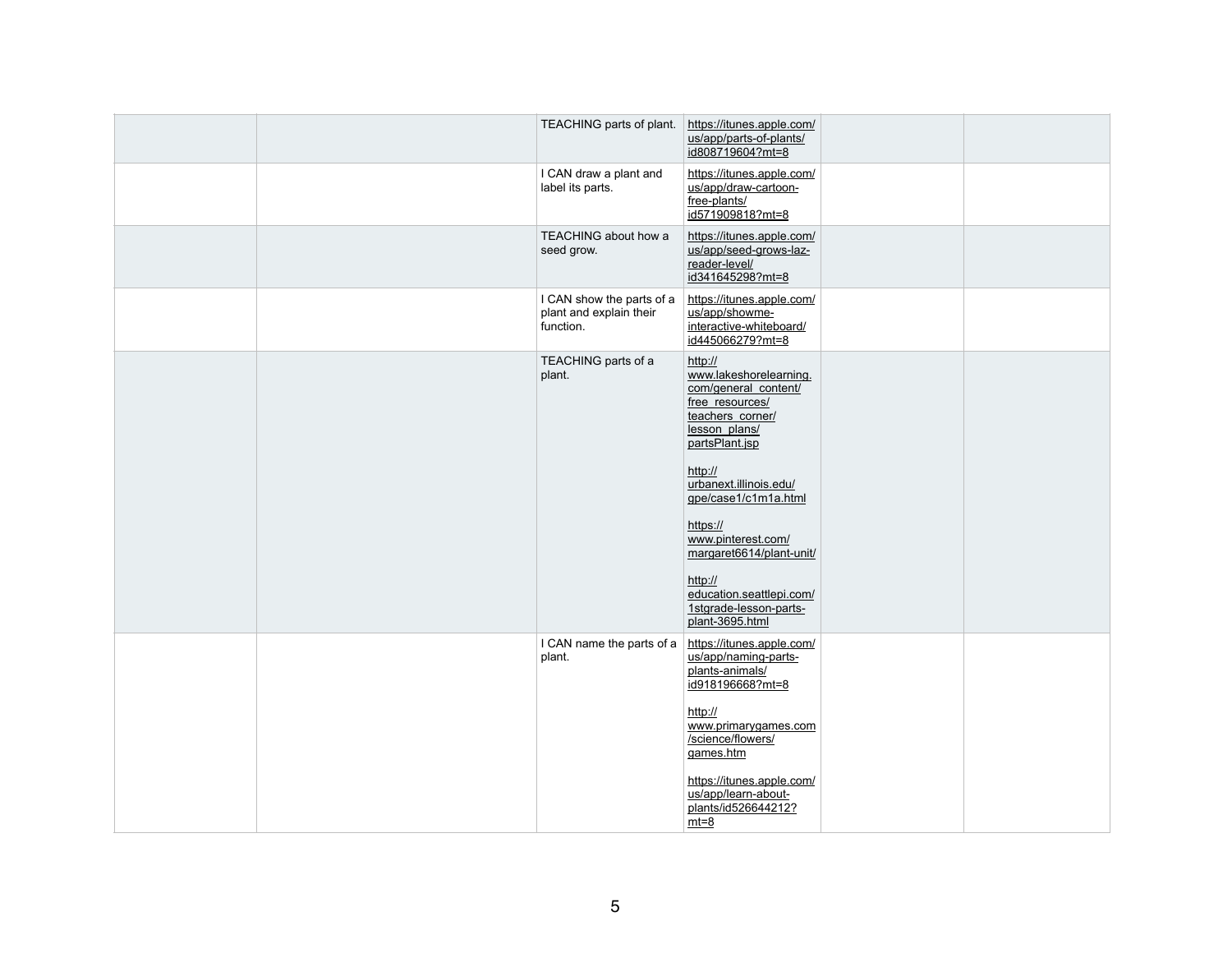| <b>Genetics</b>          | In this lesson, students learn about growing<br>plants from seed, how they grow and change,<br>and how they differ from adult plants.<br>3.1.1.B1. | <b>TEACHING how a seed</b><br>grows.                | https://itunes.apple.com/<br>us/app/seed-grows-laz-<br>reader-level/<br>id341645298?mt=8<br>http://<br>www.scholastic.com/<br>teachers/lesson-plan/<br>seed-plant |  |
|--------------------------|----------------------------------------------------------------------------------------------------------------------------------------------------|-----------------------------------------------------|-------------------------------------------------------------------------------------------------------------------------------------------------------------------|--|
|                          |                                                                                                                                                    | I CAN tell how a seed<br>grows into a plant.        | https://itunes.apple.com/<br>il/app/seeds-to-plants-<br>lite/id987635428?mt=8                                                                                     |  |
|                          |                                                                                                                                                    | I CAN explain how a seed<br>grows into a plant.     | https://itunes.apple.com/<br>us/app/explain-<br>everything/<br>id431493086?mt=8                                                                                   |  |
|                          |                                                                                                                                                    | <b>TEACHING how long it</b><br>takes seeds to grow. | https://itunes.apple.com/<br>us/book/<br>beginnginreads-5-3-<br>seeds-plants/<br>id671203535?mt=13                                                                |  |
|                          |                                                                                                                                                    | I CAN raise a plant from<br>seed to adult           | https://itunes.apple.com/<br>us/app/plants-life-grow-<br>plants-share/<br>id585101297?mt=8                                                                        |  |
|                          |                                                                                                                                                    | I CAN write a book about<br>plant growth            | https://itunes.apple.com/<br>us/app/book-creator-<br>free/id661166101?mt=8                                                                                        |  |
|                          |                                                                                                                                                    |                                                     |                                                                                                                                                                   |  |
|                          | Grade 1: Earth Features and the Processes that Change It:                                                                                          |                                                     |                                                                                                                                                                   |  |
| <b>Earth's Materials</b> | In this lesson, students observe, describe, and sort<br>earth's materials and compares the composition of<br>different soils. (3.3.1.A1.)          | <b>TEACHING how soil is</b><br>formed.              | https://<br>www.youtube.com/<br>watch?v=F6kUJnTxg1Q<br>https://<br>educators brainpop com<br>/bp-jr-topic/soil/<br>http://www.learnnc.org/<br>lp/pages/3532       |  |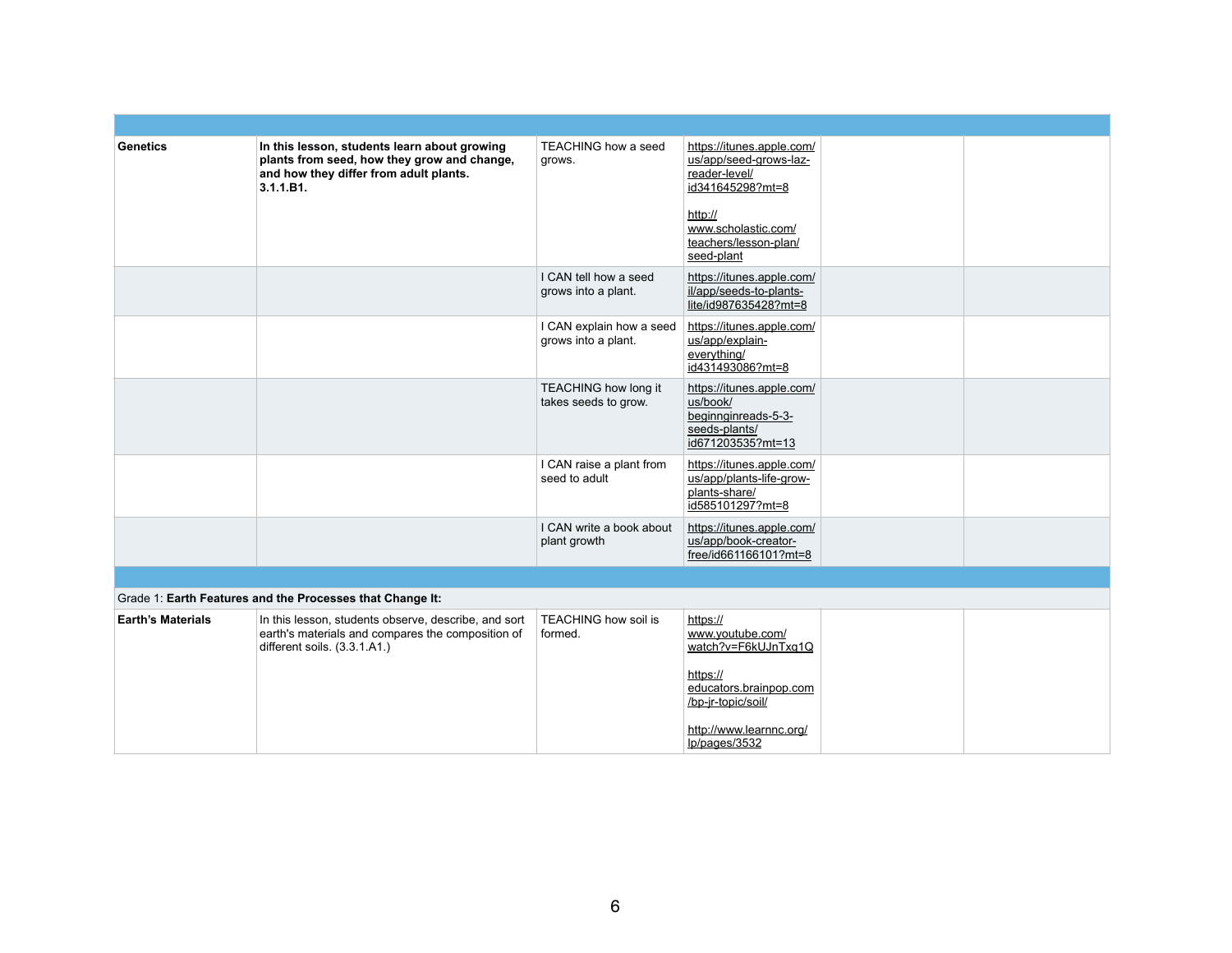|                            |                                                                                                                                                                           | I CAN tell about different<br>types of soil.                                                                                                              | https://<br>www.teachervision.com/<br>tv/printables/<br>scottforesman/<br>Sci_1_TOP_C1_2.pdf<br>https://<br>www.youtube.com/<br>watch?v=uS7zfeK4OTQ                                                                                             |  |
|----------------------------|---------------------------------------------------------------------------------------------------------------------------------------------------------------------------|-----------------------------------------------------------------------------------------------------------------------------------------------------------|-------------------------------------------------------------------------------------------------------------------------------------------------------------------------------------------------------------------------------------------------|--|
|                            |                                                                                                                                                                           |                                                                                                                                                           |                                                                                                                                                                                                                                                 |  |
| Water:                     | In this lesson, students identify and describe types<br>of fresh and salt-water bodies (ocean, rivers, lakes,<br>ponds).<br>3.3.1.A4.                                     | <b>TEACHING about the</b><br>difference between types<br>of bodies of water                                                                               | http://<br>easyscienceforkids.com/<br>tag/bodies-of-water/                                                                                                                                                                                      |  |
|                            |                                                                                                                                                                           | I CAN describe the<br>different types of salt and<br>fresh water.                                                                                         | https://<br>www.youtube.com/<br>watch?v=oaQCiwzjnCM                                                                                                                                                                                             |  |
|                            |                                                                                                                                                                           |                                                                                                                                                           |                                                                                                                                                                                                                                                 |  |
| <b>Weather and Climate</b> | In this lesson, students become familiar with<br>weather instruments, collecting, describing, and<br>recording basic information about weather over<br>time.<br>3.3.1.A5. | <b>TEACHING about the</b><br>different types of weather<br>instruments.                                                                                   | https://itunes.apple.com/<br>us/app-bundle/weather-<br>instruments/<br>id918037666?mt=8                                                                                                                                                         |  |
|                            |                                                                                                                                                                           | <b>TEACHING how to use</b><br>different weather<br>instruments, collecting,<br>describing, and recording<br>basic information about<br>weather over time. | http://<br>www.k12science.org/<br>curriculum/weatherproj2/<br>en/lesson1.shtml                                                                                                                                                                  |  |
|                            |                                                                                                                                                                           | I CAN tell about the<br>different types of weather<br>instruments.                                                                                        | http://<br>easyscienceforkids.com/<br>weather-forecasting-<br>instruments/<br>http://<br>studyjams.scholastic.co<br>m/studyjams/jams/<br>science/index.htm?<br>topic id=wc<br>http://<br>www.weatherwizkids.co<br>m/weather-<br>instruments.htm |  |